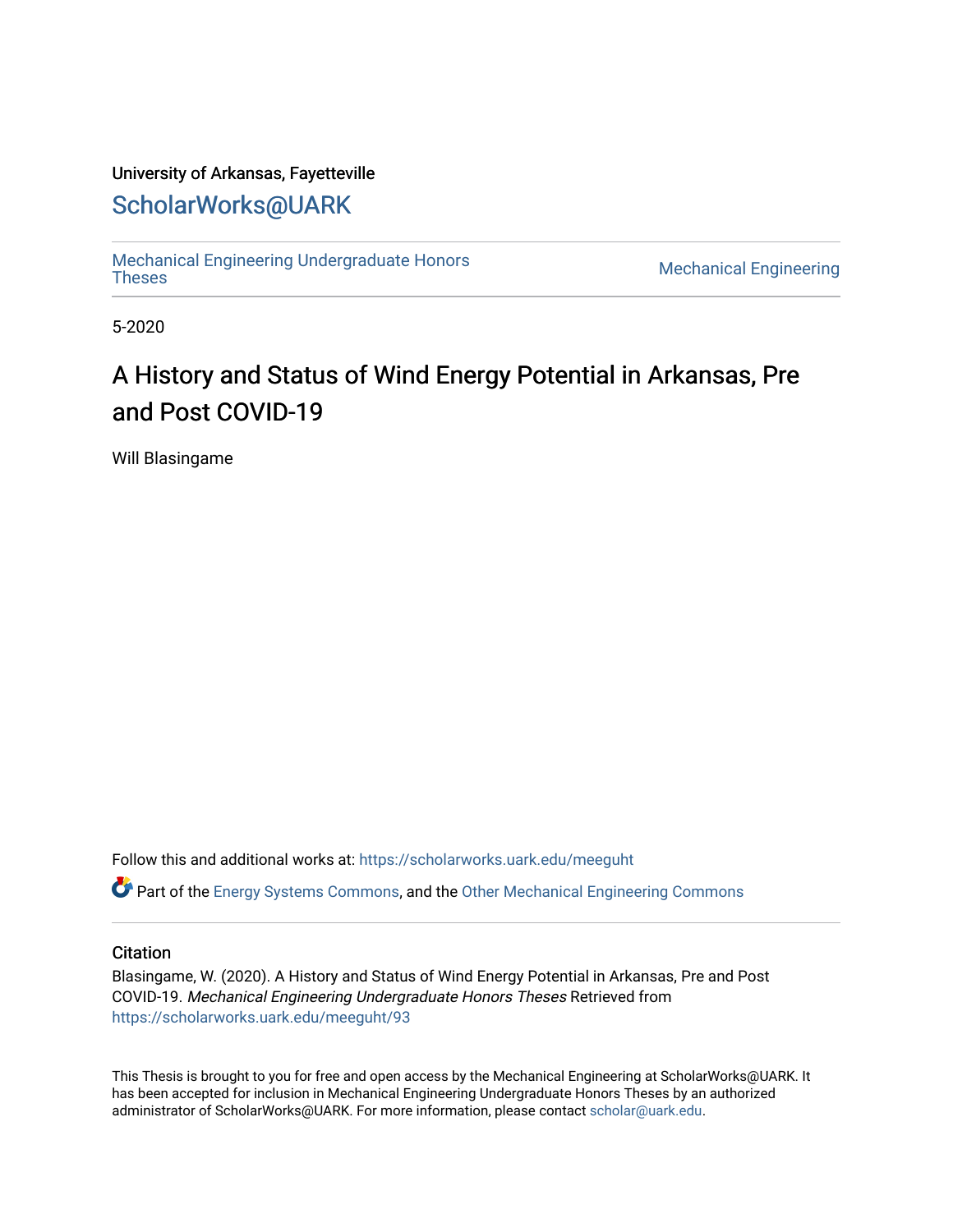#### Author: Will Blasingame

Advisor: Dr. Darin Nutter

A History and Status of Wind Energy Potential in Arkansas, Pre and Post COVID-19

Part 1: History

The modern history of wind power used to generate electricity began in 1887. The American Charles Brush is often credited with the first wind powered machine that generates electricity. He operated his machine in the winter of 1887, but earlier in July of 1887, the Scottish Professor James Blythe performed similar experiments which earned him a UK patent in 1891 **[1]**.

Early advancements in wind-power came in the beginning of the  $20<sup>th</sup>$  century. The Danish inventor Poul La Cour made many advancements in wind-turbine technology in the 1890s at the time of his death in 1908, there were 72 wind-powered electric generators in Askov, Denmark where he lived **[2]**. These wind turbines were used for hydrolysis to convert water to hydrogen which used as gas to light schools **[3]**.

Brothers Joe and Marcellus Jacobs opened a factory they named Jacobs Wind in Minneapolis, Minnesota in 1927 that produced small electricity generating wind turbines mostly for farm use powering lighting or batteries. In fact, "in thirty years the firm produced about 30,000 small wind turbines, some of which ran for many years in remote locations in Africa and even on the Richard Evelyn Byrd expedition to Antarctica" **[4]**.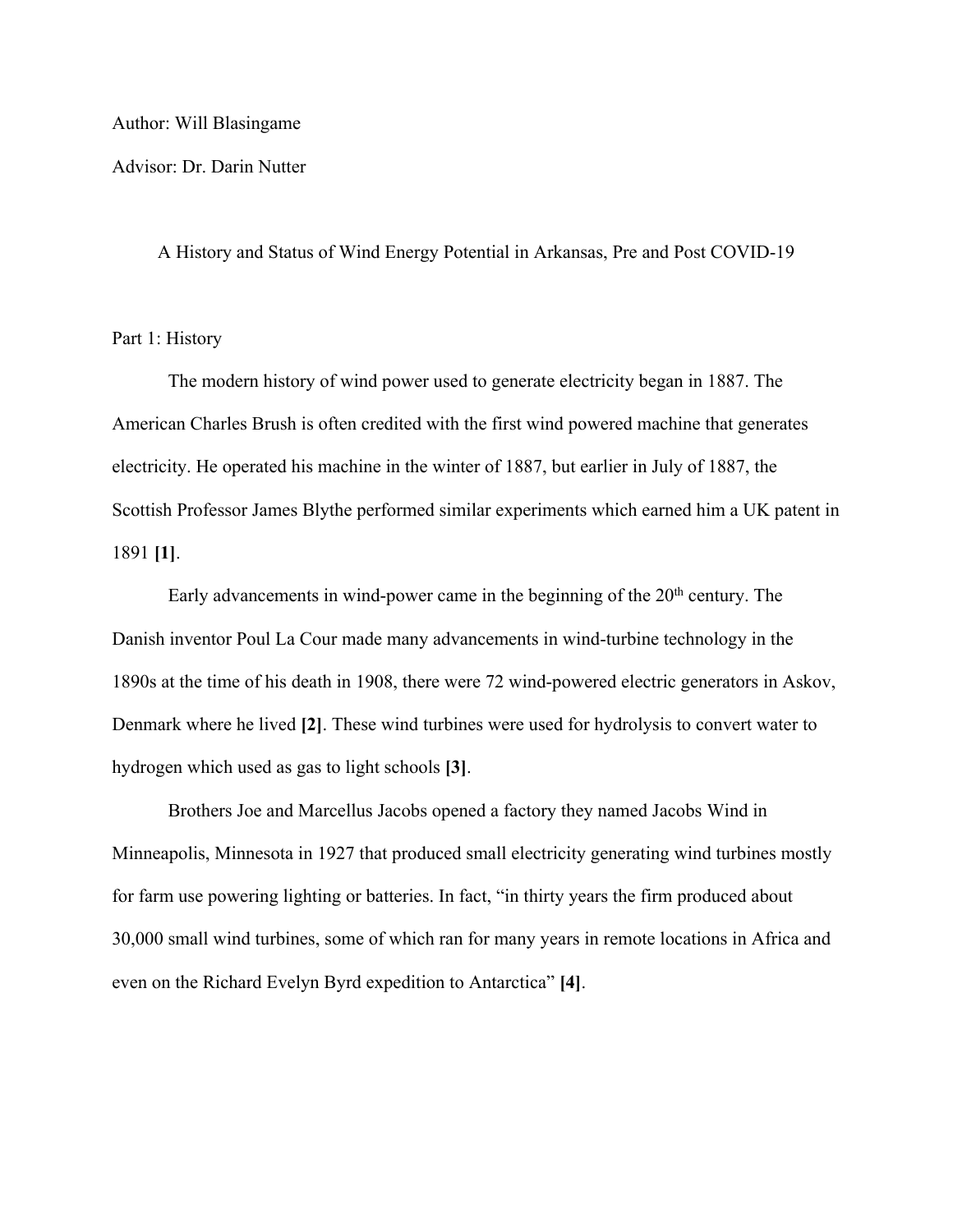The famous Johannes Juul in 1957 installed a wind turbine near Gedser in Denmark which ran for ten years. The turbine "was three-bladed, horizontal-axis, upwind, stall-regulated turbine similar to those now used for commercial wind power development." **[4]**.

In the USSR, a "forerunner" to modern large-scale wind-turbines with a horizontal-axis was the WIME D-30 which ran from 1931-1942. It was a 100-kilowatt generator with 30-meter blades **[5]**.

Building on these developments, a huge jump in wind-generated electricity came because of the 1973 oil crisis where the Energy Research and Development Agency (now a part of the US Department of Energy) funded NASA in the Lewis Research Center to coordinate the development of wind-generated electricity **[6]**. Despite never producing a commonly used commercial wind turbine design, this program is credited with advancing parts of wind turbine technology. For example, an analytical model developed through this project in 1981 to determine the relationship between wind speed and power has been used in industry to predict wind turbine performance **[7]**.

The growth of wind-generated electricity has been influenced largely by U.S. Federal and State policies. Federally, the Energy Policy and Conservation Act of 1975 was designed to cut energy demand, but this act also encouraged alternative energy sources. The first major policy that impacted the growth of wind-generated electricity was the Public Utility Regulatory Policies Act (PURPA) of 1978. This act required, among other things, that public utilities must interconnect with renewable power production facilities, which includes wind power **[8]**. PURPA also gave small power production facilities whose primary energy source is renewable "special rate and regulatory treatment" **[9]**. Size limits on these facilities were removed through the r of 1990 **[10]**.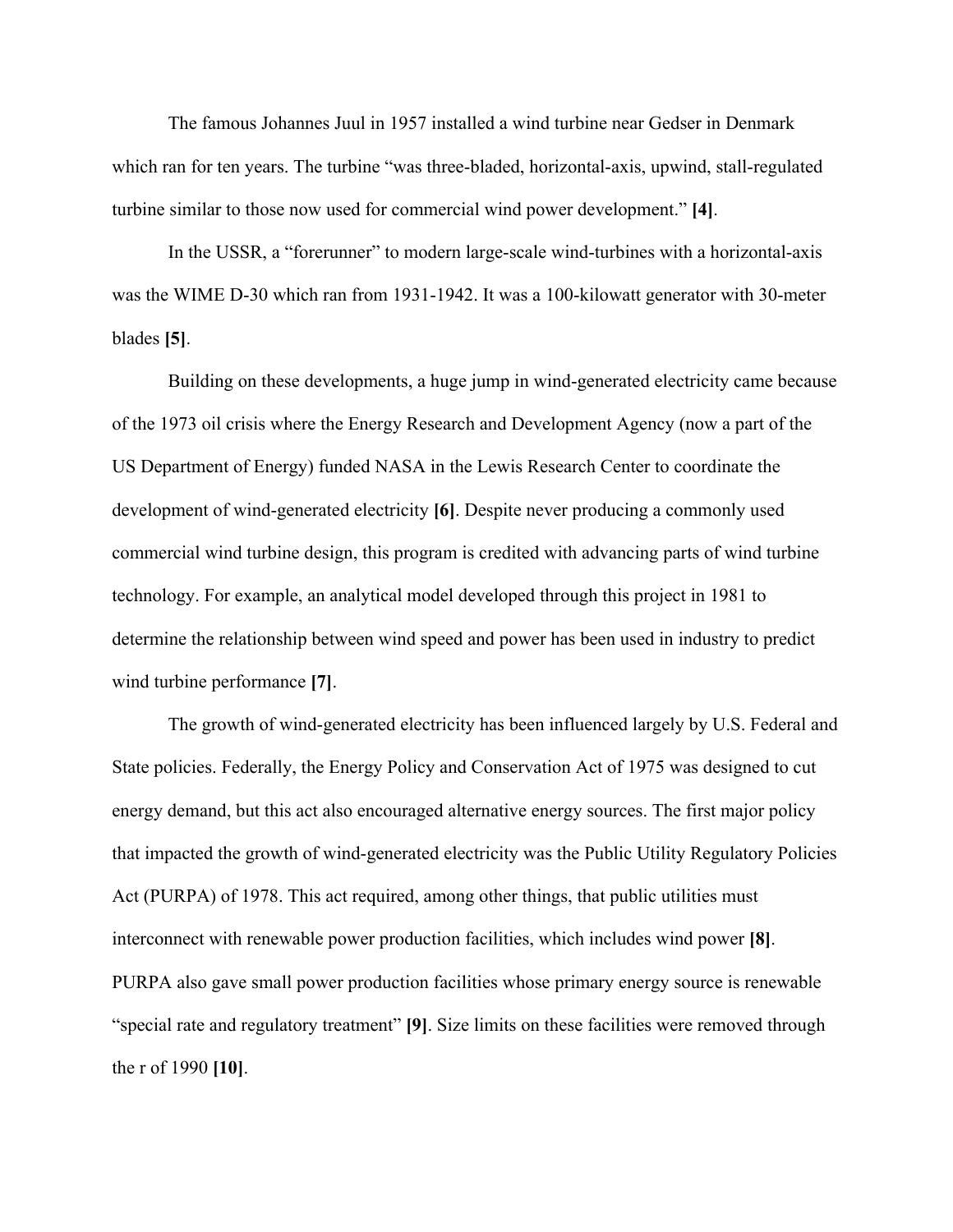The next major development in federal wind-generated electricity policy came in 1992 with the Energy Policy Act (EPACT) **[11]**. This created, among other things, a production tax credit (PTC) along with a performance incentive. Since then, this act has been revised in 2005 to establish new goals. In 2007, the Energy Independence and Security Act (EISA) made awards for different renewable energy research **[12]** and in 2009, the American Reinvestment and Recovery Act (ARRA) extended the PTC and gave grants for renewable energy **[13]**. In 2013, the PTC was planned to be phased out completely by 2019 with decreasing incentives for the last 3 years **[14]**. In December 2019, the PTC was extended one more year **[15]**.

Part 2: Current Status

The United States generated 3,950,331,000 Megawatt-hours of electricity in 2009, 1.87% of which (73,886,000 Megawatt-hours) was generated from wind-power. As seen in **Figure 1**, That percentage has grown steadily and in 2018, of the 4,174,398,000 Megawatt-hours of electricity generated, 6.53% was generated by wind power **[16]**.

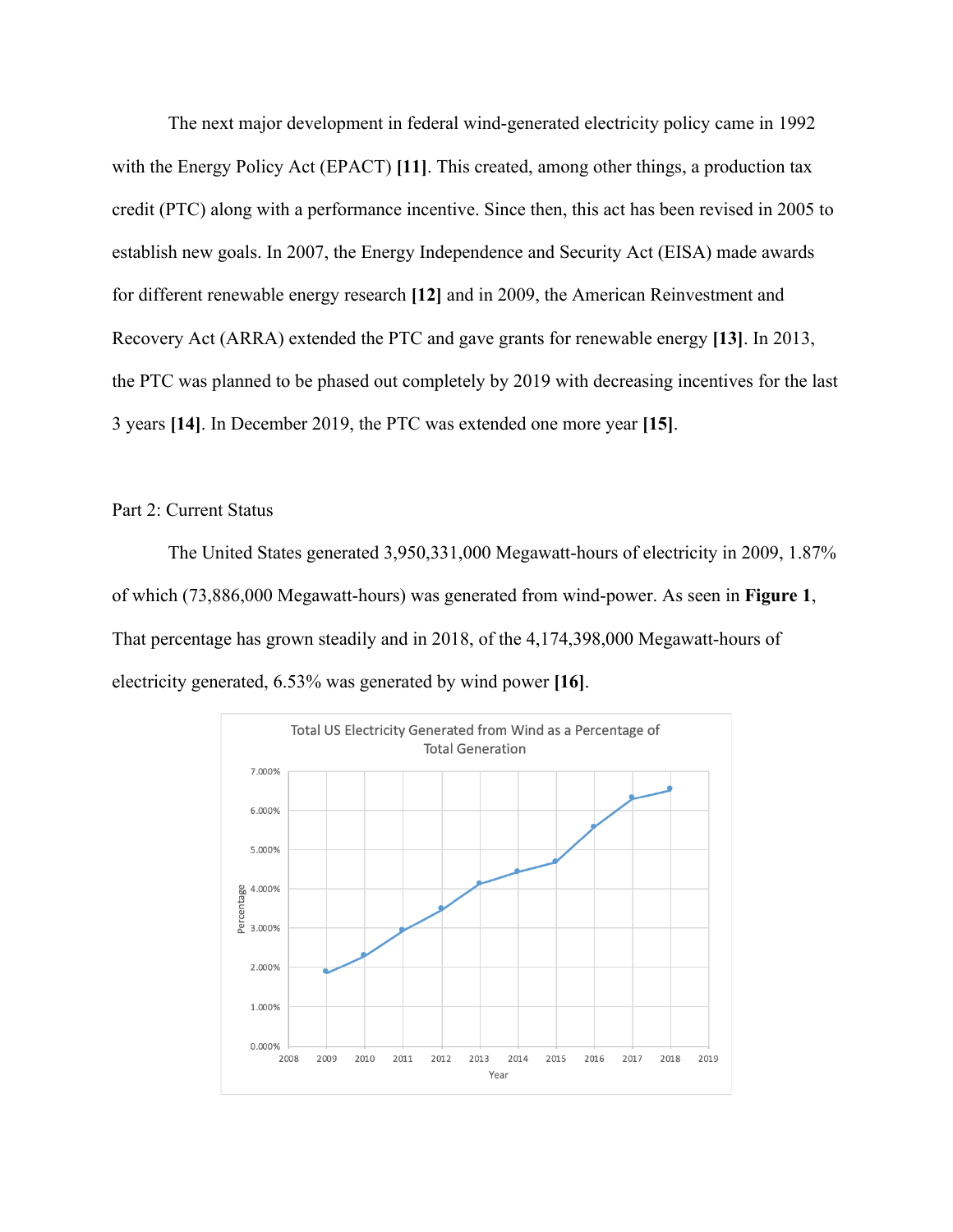**Figure 1**: Wind Generated Electricity as a Percentage of Total Electricity Generation 2009-2018

In the West South-Central Region, which comprises of Texas, Oklahoma, Arkansas, and Louisiana, of the 685,020,000 Megawatt-hours of electricity generated in 2017, 13.2% was generated by wind-power. This percentage grew in 2018 to 14.0% of the 733,704,000 Megawatthours generated. However, as seen in **Table 1**, all the wind power generated came from Texas and Oklahoma, there are no utility scale wind-powered electricity generators in Arkansas or Louisiana. Low wind speeds leave limited area ripe for wind farms in these states. In spite of this limitation, there have been previous attempts to establish wind farms in Arkansas.

| <b>State</b> | <b>2017 Total</b><br>MWh) | 2018 Total<br> Generation Generation <br>(Thousand   (Thousand<br>MWh) | Total<br>Generation<br>Growth | <b>2017 Wind</b><br>(Thousand<br>MWh) | <b>2018 Wind</b><br><b>Generation   Generation  </b><br>(Thousand<br>MWh) | Wind<br>Generation<br>Growth | 2017 Wind | <b>2018 Wind</b><br>Percentage   Percentage | Wind<br>Percentage<br>Growth |
|--------------|---------------------------|------------------------------------------------------------------------|-------------------------------|---------------------------------------|---------------------------------------------------------------------------|------------------------------|-----------|---------------------------------------------|------------------------------|
| Texas        | 452,794                   | 477,352                                                                | 5.4%                          | 67,061                                | 75,700                                                                    | 12.9%                        | 14.8%     | 15.9%                                       | 1.0%                         |
| Oklahoma     | 73,732                    | 86,224                                                                 | 16.9%                         | 23,599                                | 27,338                                                                    | 15.8%                        | 32.0%     | 31.7%                                       | $-0.3%$                      |
| Arkansas     | 60,775                    | 67,999                                                                 | 11.9%                         | 0                                     |                                                                           | 0.0%                         | 0.0%      | 0.0%                                        | 0.0%                         |
| Louisiana    | 97.719                    | 102.129                                                                | 4.5%                          | 0                                     | 0                                                                         | 0.0%                         | 0.0%      | 0.0%                                        | 0.0%                         |
| Total        | 685,020                   | 733,704                                                                | 7.1%                          | 90,660                                | 103,038                                                                   | 13.7%                        | 13.2%     | 14.0%                                       | 0.8%                         |

**Table 1**: Electricity Generation in the West South-Central U.S. 2017-2018 **[16]**

TradeWind Energy, a Kansas based company, attempted to build wind turbines in Searcy and Benton county Arkansas in 2008 but cancelled the project in Searcy county because of lack of buyer interest and in Benton county because of environmental concerns **[17]**. In 2015, the Frisco, Texas-based Dragonfly Industries alleged to try to build a windfarm in Elm Springs. This attempt, however, turned out to be a fraud and in June 2019 two Dragonfly executives were indicted on "multiple accounts of wire fraud, aiding and abetting wire fraud, money laundering,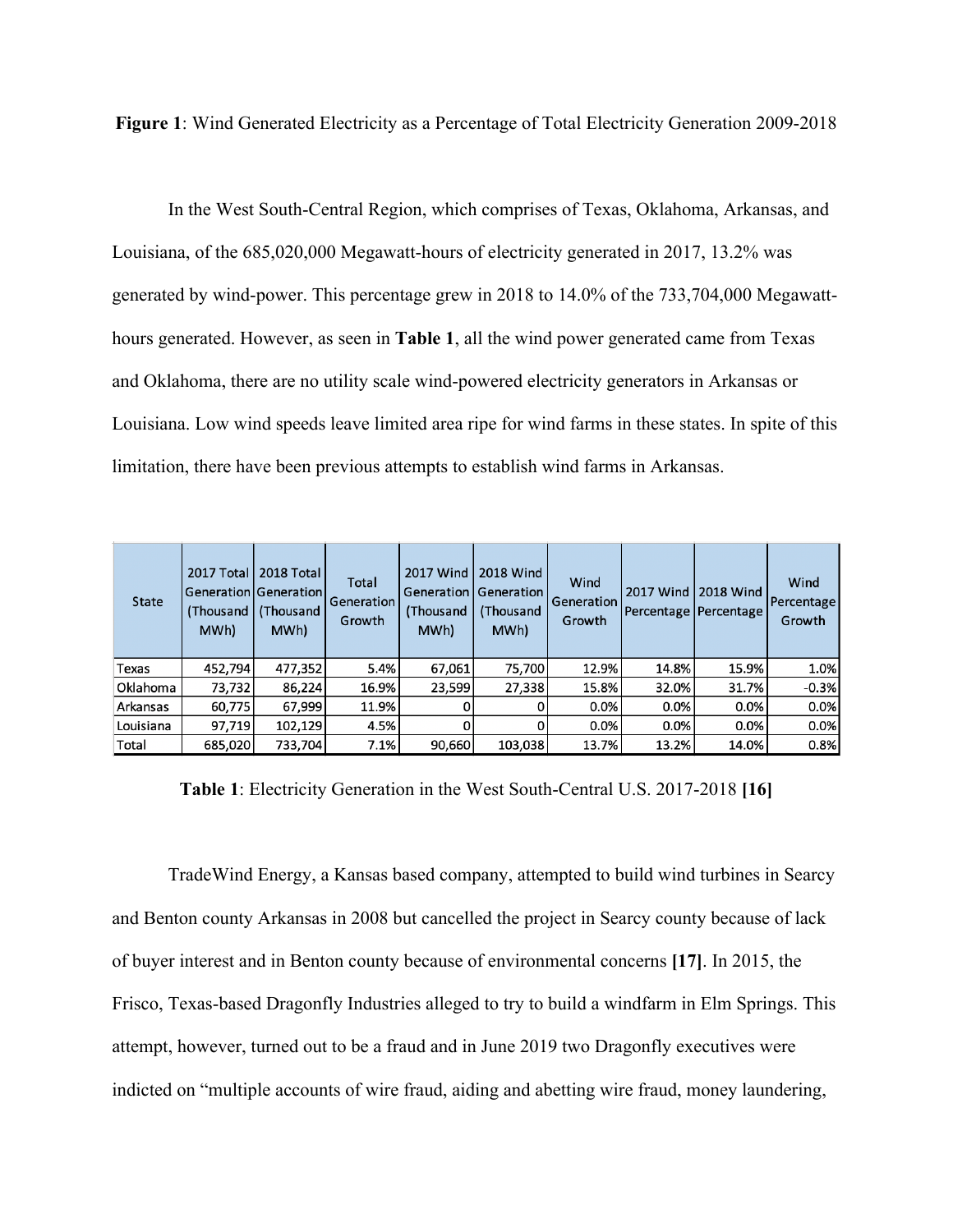and aiding and abetting money laundering" **[18]**. The new technology claimed to have been invented by Dragonfly Industries and the return on investment claims were all fraudulent.

Even in more wind-rich regions there are hurdles to developing wind farms in the region. For examples, the Windcatcher project from American Electric Power (AEP) was planned to be built in Western Oklahoma and would serve much of Oklahoma, parts of the Texas panhandle, parts of east Texas, Northwest Louisiana, Texarkana, and Northwest Arkansas. This 2,000 megawatt wind farm would have been the largest in the nation by far; the current largest is the Alta Wind Energy Center in California. However, this project was canceled in 2018 after the Texas Public Utilities Commission rejected AEP's request for a Certificate of Convenience and Necessity. Concerns from locals coupled with the declining PTC and concerns about financial success informed the decision **[19]**.

Since this decision, AEP has moved forward on a smaller project entitled North Central Wind Initiative. They are currently in the process of getting this project approved by Texas, Oklahoma, Arkansas, and Louisiana regulatory bodies. If the project continues as planned, it would establish three wind farms in central Oklahoma with a 1,485-Megawatt capacity. One facility seeks to be operable by the end of 2020 to obtain the 60% PTC while the other two plan to finish in 2021 **[20]**. Southwestern Electric Power Co (SWEPCO), a subsidiary of AEP will own 54.5% of the power generated while Public Service Company of Oklahoma (PSO) will own the other 45.5% **[21]**.

#### Part 3: Technology Advancements and Hurdles

In June 2002, the American Wind Energy Association (AWEA) released a 20-year "Roadmap" for the future of small wind turbine technology **[22]**. The AWEA identified five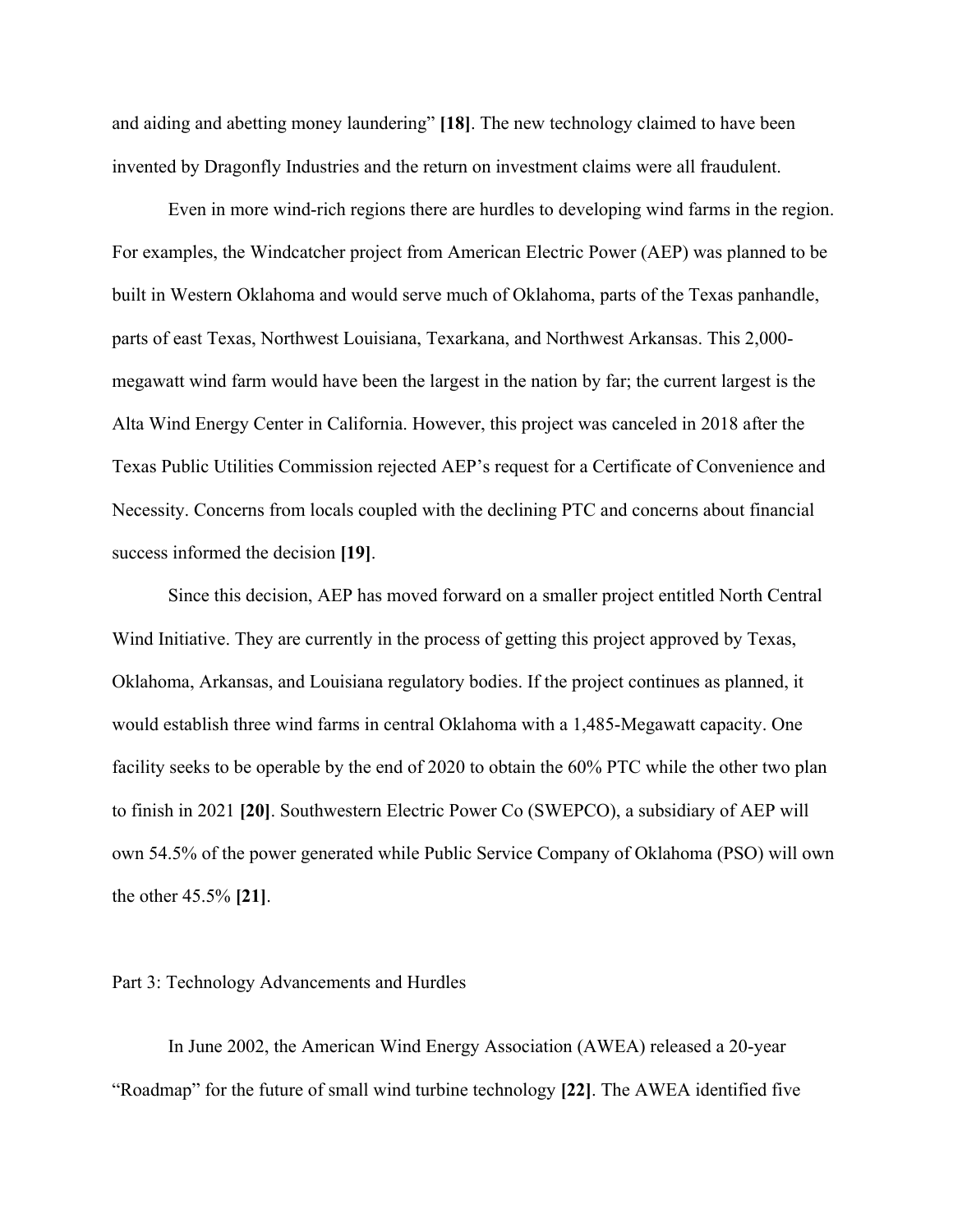technological barriers to the growth of small wind turbine technology: high costs of small wind turbines, lack of small wind turbine reliability, the high cost of reliable power electronic converters, the loud turbine noise, and expensive cost of designing more efficient furling mechanisms.

Much research and progress in wind turbine technology has been made since the publication of the aforementioned report. Vertical axis wind turbines (VAWTs) are now a viable option for small wind turbine technology. In 2019, the Hi-VAWT DS3000 became "the first vertical axis turbine to gain certification by the ICC-Small Wind Certification Council and demonstrate conformance with AWEA standards" **[23]**. VAWTs have the potential to manage effectively the problems that afflict horizontal axis wind turbines (HAWTs) including noise, turbulent winds, and low wind speeds.

Vertical axis wind turbines can "handle turbulent and unconventional wind and generate energy at slower speeds" **[24]**. Additionally, evidence suggests that VAWTs are quieter and the noise they do generate more closely matches the background noise, essentially masking much of the turbine's noise **[25]**. These advantages make VAWTs more suitable for residential and urban settings. The quieter sound and potentially smaller impact on wildlife **[26]** can potentially shift public perception away from hostility toward small scale residential and urban wind generated electricity. Furthermore, this technology may be viable in less wind rich areas such as Arkansas. Northwest Arkansas in particular, with some wind resources, could be a candidate for future implementation of this technology.

However, many challenges still plague vertical axis wind turbines. Low performance and poor stability threaten the economic viability of VAWTs **[27]**. While these issues continued to be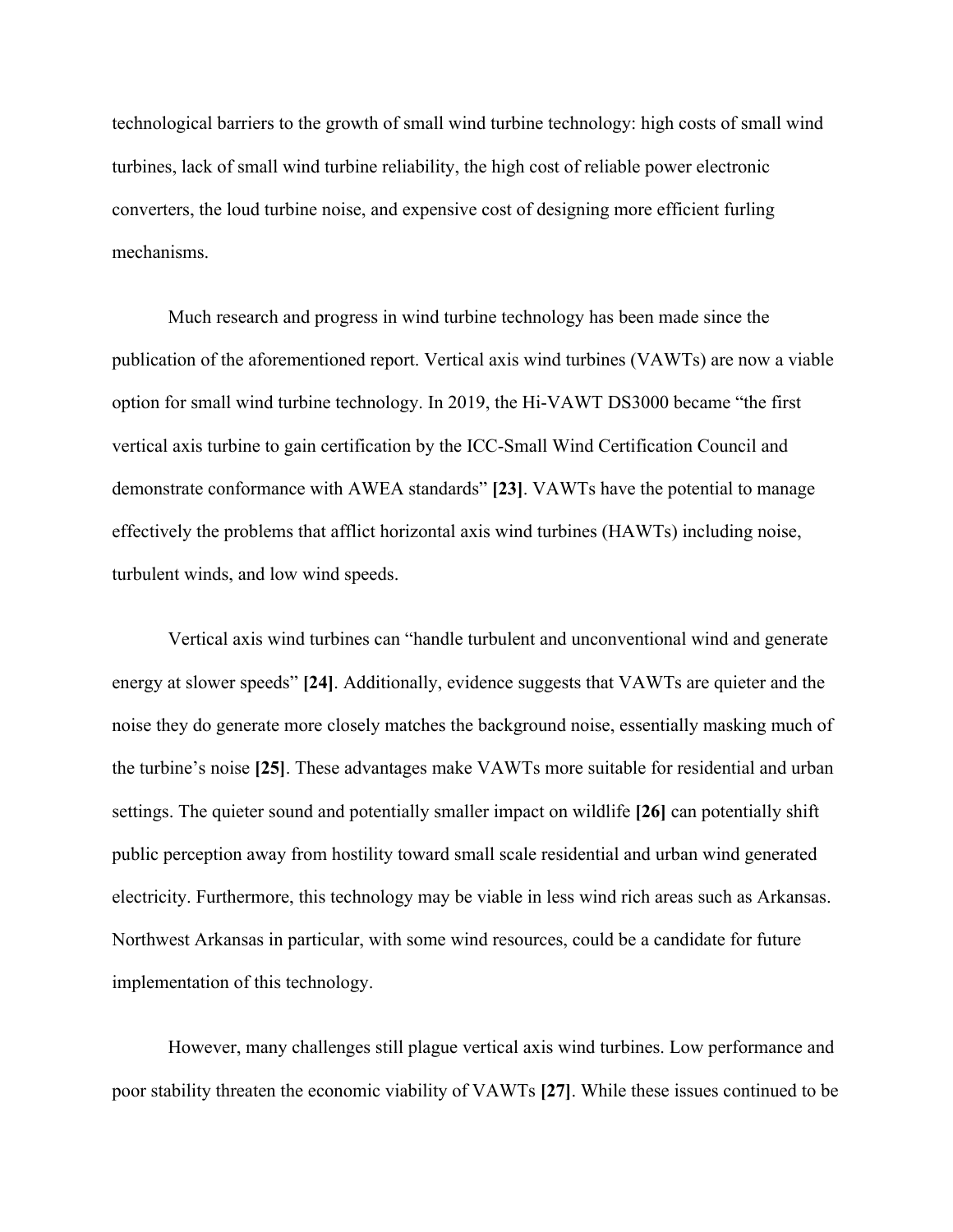solved, others are turning to even more unconventional designs. In 2011, US patent US7695242 was issued to Howard J. Fuller for a wind turbine based on the Tesla turbine which does not have any blades **[28]**. However, Warren Rice, Professor Emeritus at Arizona State University notes many inefficiencies with using Tesla turbines **[29]**. However, the much lower cost of manufacturing disks rather than blades suggests there may be a use case for wind turbines based on this technology **[30]**.

#### Part 4: Future

Growth from projects like the North Central Wind Initiative promise growth of windpowered electricity in the West South-Central region. However, sustained growth will depend on several factors: natural gas prices, governmental incentives like the production tax credit, the compliance of regulatory bodies, competition with solar, and of course the price per megawatthour of wind-generated electricity to name a few factors.

Natural gas prices will determine the competitiveness of wind-generated power. Information in 2017 from the U.S. Energy Information Administration predicts that the average over the year price of natural gas will stay relatively constant at around \$3 per MMBtu until around 2022 when the price will begin to steadily rise. Real data from 2018 and 2019 show that the average price per MMBtu of natural gas in 2018 was around \$3.18, but the 2019 price significantly to \$2.56 and continues to trend downward **[31]**. An article from Reuters in August 2019 suggests that this is because as shale oil operations boom in the U.S., natural gas is also extracted, flooding the market with natural gas that outpaces the increasing demand **[32]**. This rapid increase in oil production, spurred on by a price war with OPEC, appeared in January 2020 to be leveling off. As prices rise and production slows, natural gas prices would be expected to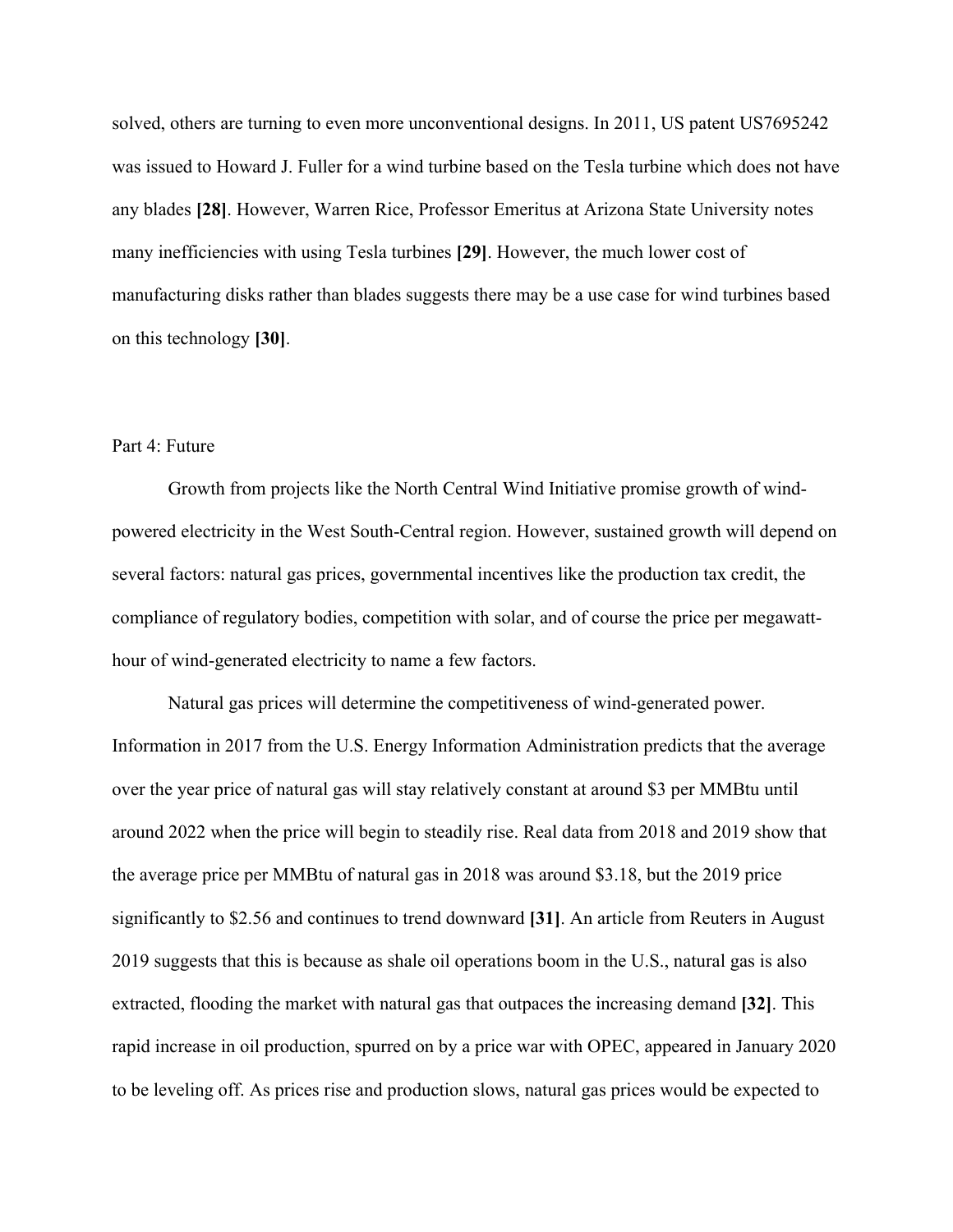rise as well. In a January 2, 2020 article in Reuters, Raoul LeBlanc, an IHS Energy Market Analyst notes "Our view is that rapid growth is kind of over." **[33]**. However, there is no way to tell for certain when political events will spark price wars. An expected rise in natural gas prices over the next few decades would be good news for wind power as it would mean that wind power is relatively cheaper to natural gas electricity production. However, as will be discussed in Part 5 of this report, a high oil and gas supply appears to be the foreseeable future. **Figure 2** shows the EIA estimate for the price of natural gas until 2050 based on the supply of oil and gas and the price of oil.



AEO2020 natural gas price at Henry Hub 2019 dollars per million British thermal unit

**Figure 2**: Projected Natural Gas Prices based on Oil and Gas Supply and Oil Price **[31]**

Another large factor affecting the future of wind-generated electricity production is the production tax credit which is currently being phased out. In 2013, the last time the production tax credit was in renewed, companies that start construction before 2017 are eligible for the full 2.3 cents per kilowatt-hour tax credit for their first 10 years of energy production **[34]**. Those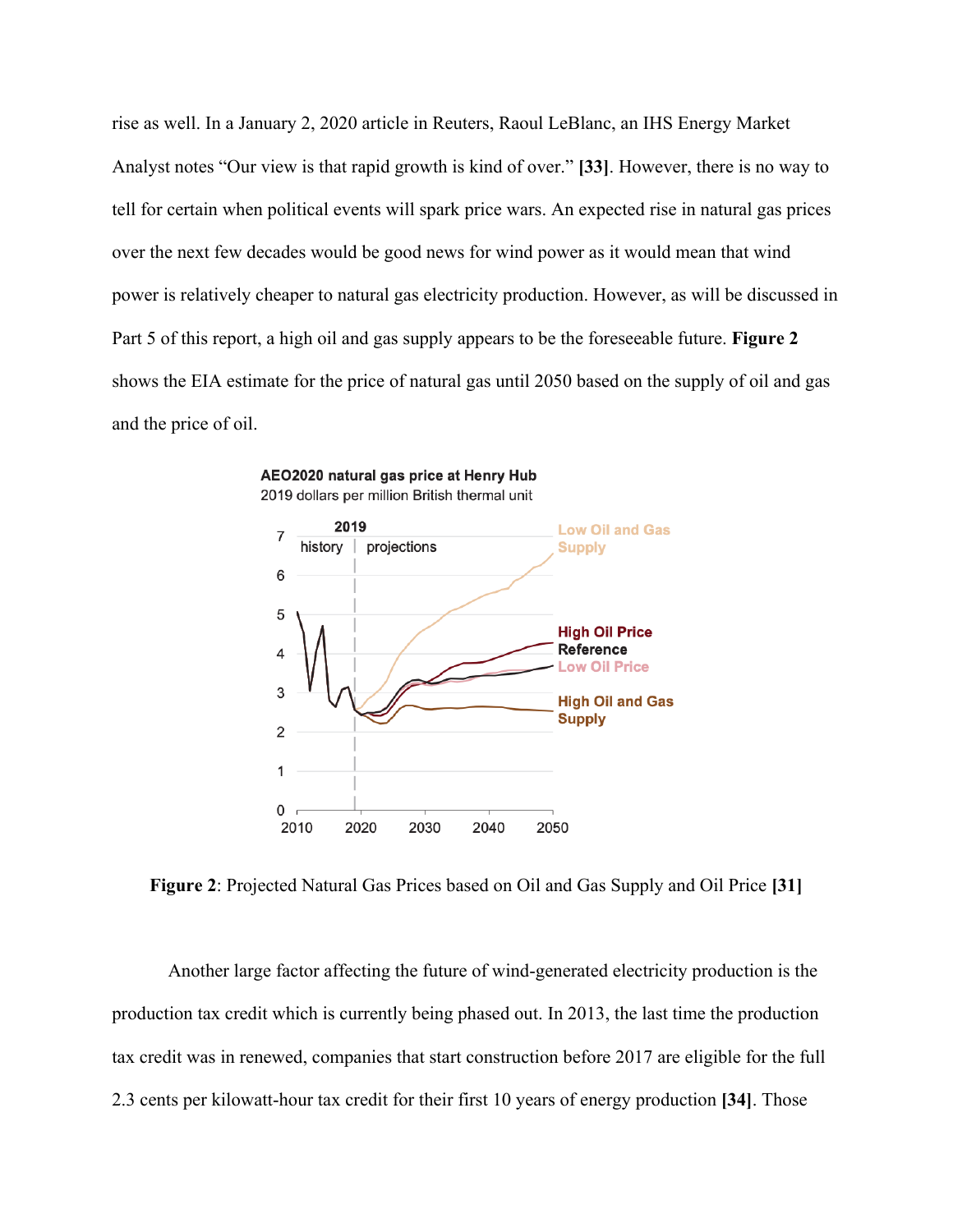beginning construction in 2017 receive 80% of the inflation adjusted tax credit, construction beginning in 2018 receives 60%, and construction beginning in 2019 receive 40%. After that, not tax credit is available. However, on December  $20<sup>th</sup>$ , under section 127(c) of H.R. 1865, the PTC was extended to allow facilities that begin construction in 2020 to be eligible for 60% of the inflation adjusted tax credit with no tax credit given for construction beginning in 2021 **[15]**.

Continued extensions are possible, which would provide more incentive to develop wind farms. However, in their tax policy statement and their press release following the PTC extension, the American Wind Energy Association (AWEA), while praising the history of the PTC, does not explicitly advocate its renewal **[35]**. Instead, the AWEA advocates a carbon pricing model as seen in their press release urging New York Governor Andrew Cuomo to support a proposal of this type from New York Independent State Operator (NYISO) **[36]**. This model would force electricity producers who burn fossil fuels to pay a price for each ton of carbon dioxide put into the air. The price would be set by the New York Public Service Commission and would benefit renewable energy sources like wind, making the price of windpower relatively lower compared to carbon dioxide emitting sources **[37]**.

Another obstacle to wind power growth in the region is regulatory hurdles and local pressures. For example, the Windcatcher project was rejected after the Texas Public Utilities Commission rejected SWEPCO's request for a Certificate for Convenience and Necessity (CCN) which is required under Section 37.051(a) of the Public Utility Regulatory Act in order to "provide service to the public" **[38]**. This certificate "states that the public convenience and necessity requires or will require the installation, operation, or extension of the service." This requirement allows opposition to lobby against granting a CCN and thus can shut down projects that require the extension of public utilities. However, an Independent Power Producer (IPP),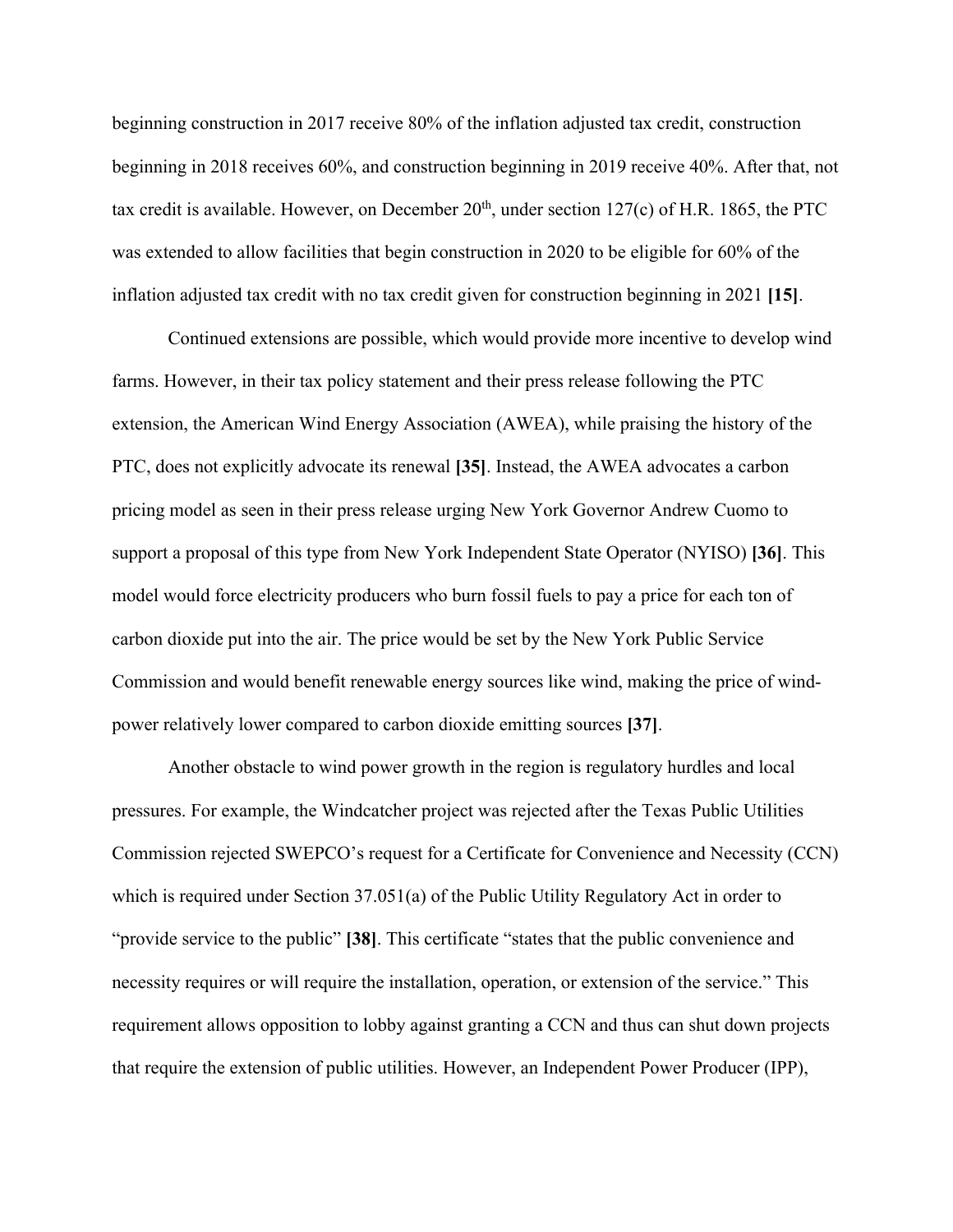which "owns or operates facilities for the generation of electricity for use primarily by the public, and that is not an electric utility," is not required to have a CCN and under PURPA, Qualifying Facilities (QFs), which include many wind producers, are guaranteed sale of their electricity to utilities at their avoided cost **[39]**. This may be why in 2018, 85.6% of all wind power produced was from IPPs [16]. With regulations like this, while large wind projects from electric utility companies such as AEP's planned North Central Wind Initiative are sure to continue, most growth in wind-generated electricity is likely to be from Independent Power Producers.

The price of solar, which was initially much higher than wind energy, has dropped significantly and threatens to be comparable in price to wind energy in the future at utility scale **[40]**. Such competition is already seeing its affects. In 2018, the City of Fayetteville announced its plan to operate on 100% renewable energy by 2030 and a deal with Ozark Natural Resources to build a solar farm will bring the renewable energy percentage in Fayetteville from 16% to 72% **[41]**. Additionally, solar is available in regions that wind power is less efficient such as Arkansas and Louisiana. Regions like West Texas which are rich in both wind and solar energy could feel the effects of low solar prices if they continue to drop and pass wind power. However, with the cost of wind energy also dr

opping, this does not seem to threaten wind-rich areas in the near future.

The price of wind generated electricity varies based on what technology is being used (i.e. what hub height), where the wind farm is located, and the price of the land that the turbine is built, to name a few factors. However, in general, the price of wind power has declined dramatically over the years. The EIA estimated in 2019 that the unweighted average levelized cost of energy for onshore wind power without tax credits is \$55.9/MWh, compared to the \$46.3/MWh of conventional combined cycle (natural gas) **[42]**.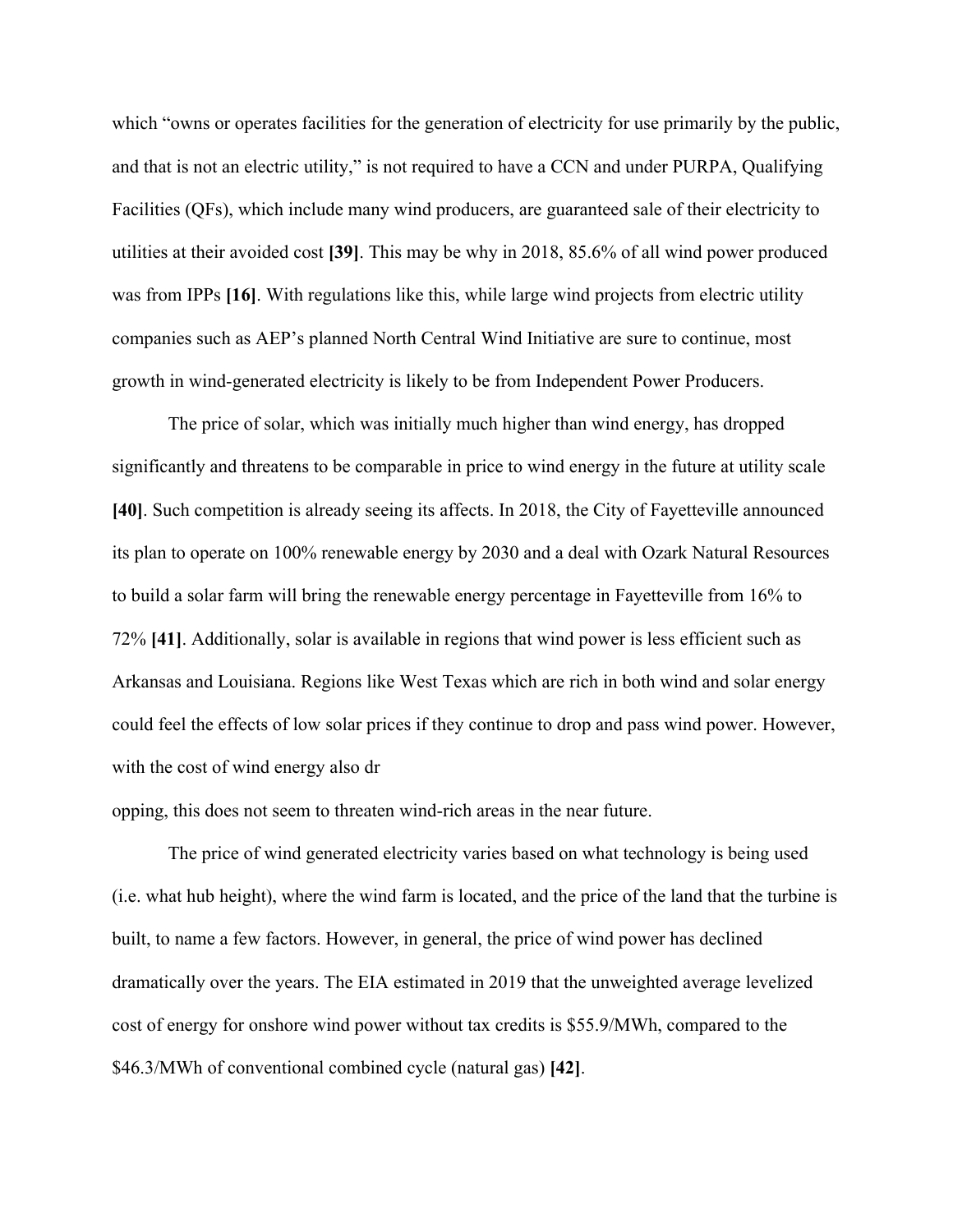Arkansas's capacity for wind-generated electricity is minimal and likely not cost effective. At a minimum, Class 3 winds are "needed for a commercially viable project." **[43]**. The land in Arkansas with this minimum level of winds is minimal. Additionally, in 2015 Frank Kelly, the chairman of the Arkansas Renewable Energy Association advised against attempts to build commercial wind power plants in Arkansas, suggesting solar investments instead **[44]**.

While building wind turbines in Arkansas is unlikely to be effective, companies can purchase wind-generated electricity from the region to support wind power. With 20-year contracts, the Arkansas Electric Cooperative Corporation (AECC) bought 150 MW of windgenerated electricity from the Origin Wind Energy Project in Oklahoma **[45]**, 51 MW from the Flat Ridge 2 Wind Farm in Kansas **[46]**, and 100 MW from the Wildhorse Mountain Wind Farm in Oklahoma **[47]**.

Aside from the sustainable environmental benefit of purchasing wind power, which itself should not be discounted, long-term purchase agreements can set prices and thus mitigate volatility in electricity prices from fluctuating natural gas prices. Additionally, because wind prices fell 67% from 2009 to 2017, it is the cheapest renewable energy source **[40]**. This is why 4,203 MW of wind energy were purchased in 2018 in the form of power purchase agreements (PPAs) by non-utility customers **[48]**. Large companies such as Walmart, Amazon, Apple Facebook, and ExxonMobil have entered PPAs in recent years.

PPAs mitigate variability in prices and while variability in wind power is not as drastic as solar, wind power varies with wind speeds and thus varies throughout the day and year. In fact, different regions of the United States have different peaks in wind power production. For example, on the West Coast of the United States, wind power production peaks in the summer months while in the Center of the United States which includes Oklahoma and Texas, production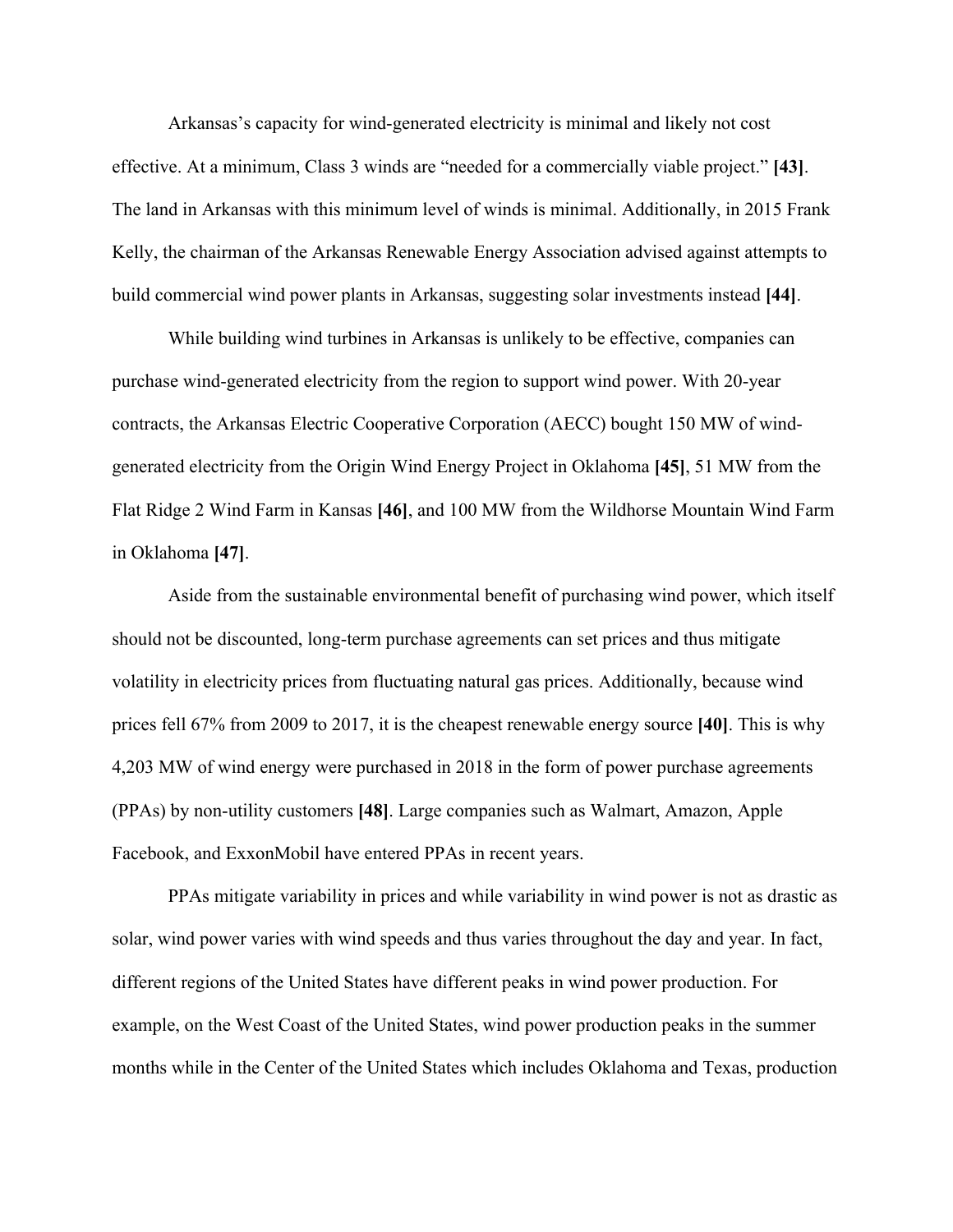dips in the summer and peaks in the spring and fall **[49]**. According to a 2008 report from the National Renewable Energy Laboratory, wind production throughout the day is fairly consistent with "91.4% of all hourly changes are less than 300 MW in magnitude (roughly 10% of the wind capacity), and 99.2% of the hourly changes are less than 600 MW in magnitude (20% of the wind capacity)" **[50]**.

#### Part 5: Adjusted Future, Post-COVID-19 Economy

The recent COVID-19 pandemic has already had drastic impacts on several industries and wind-generated electricity is not likely to be an exception. As previously mentioned, a large factor on the growth of wind-generated electricity is the price of natural gas which itself has been impacted by recent events. The demand for oil is projected to drop to its lowest point since 1995 at the time of this writing because of lockdowns across the globe **[51]**. On the natural gas side, the EIA estimated on April 7, 2020 that the residential consumption of natural gas will fall by 5.8% compared to "the 2019 average, primarily because of warmer-than-normal weather in the first quarter," while the commercial consumption is expected to fall by 7.1% because of "warm weather and the slowing economy." **[52]**. The industrial natural gas consumption is expected to average the same as 2019, but this projection is down from the previously anticipated 6*.*5% growth. Additionally, the coinciding price war between Russia and Saudi Arabia increased supply of oil, although an agreement was reached with other OPEC+ countries to cut production by 9.7 million barrels per day for the next two months **[53]**. The falling price of natural gas can be seen in **Figure 3** which shows the decline of natural gas prices below their already low price since January 1, 2020.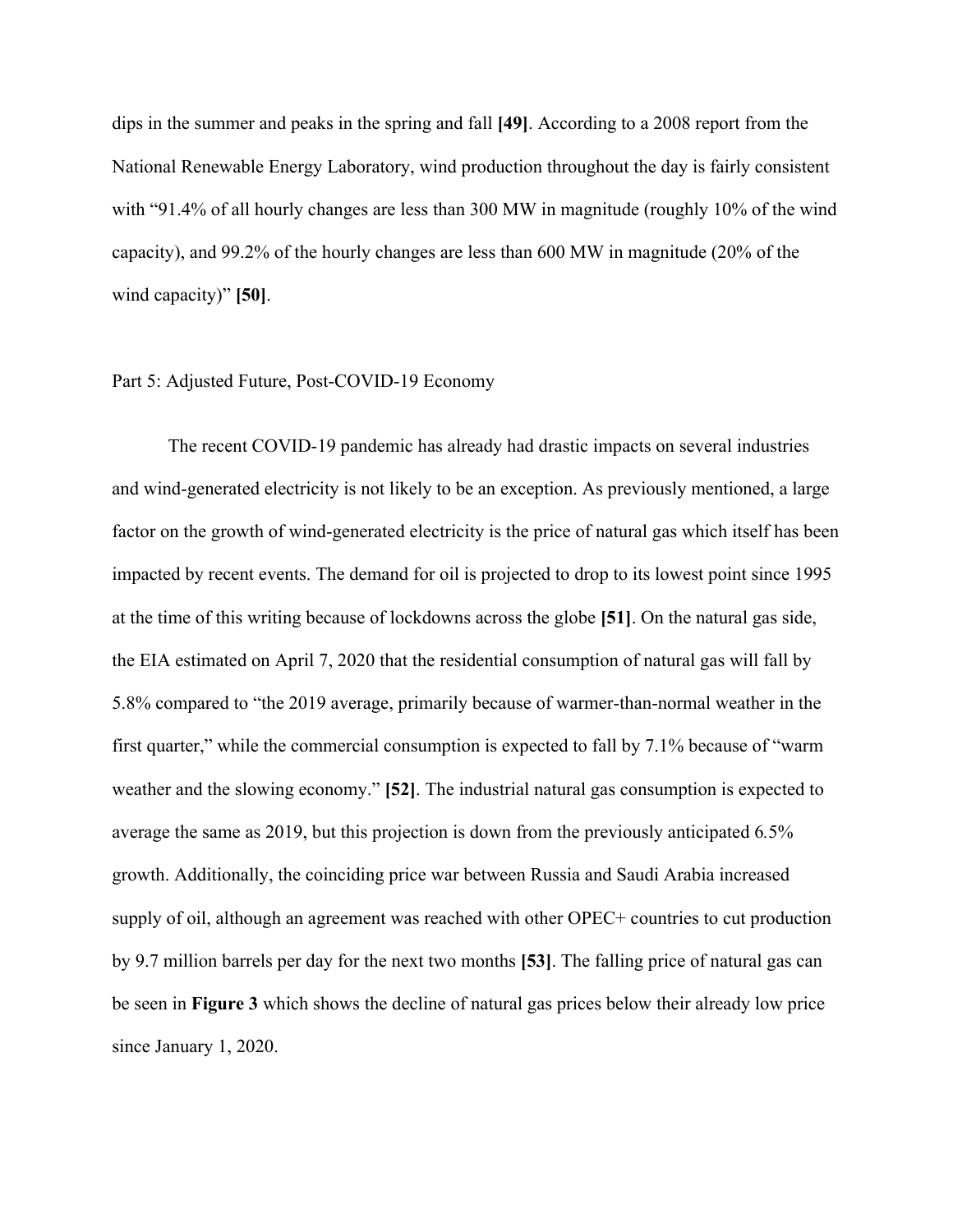

#### **NATURAL GAS (HENRY HUB) IN USD - HISTORICAL PRICES**

**Figure 3**: Natural Gas Prices from January 1, 2020 - April 20, 2020 **[54]**

These factors, a slowing economy, warm weather, and a price war, combine so that not only does supply increase, driving the price of natural gas down, but the demand drops which further decreases the price. The longer-term price is not likely to increase either. A worldwide economic depression may lead to desperate attempts by oil producing countries like Russia to increase production while other countries follow suite leading to more spikes in oil production. Commercial, residential, and even industrial consumption is likely to drop or slow because of an economic downturn as well.

Low natural gas prices for the foreseeable future makes new wind resources less attractive for utility companies. Additionally, as natural gas prices stay low, the capacity and number of natural gas fired power plants is likely to increase which may cause further benefits for natural gas like investment into efficiencies and technological improvements. Future electricity generating projects must then compare starting new wind projects to the cost of merely expanding the capacity of natural gas-powered plants.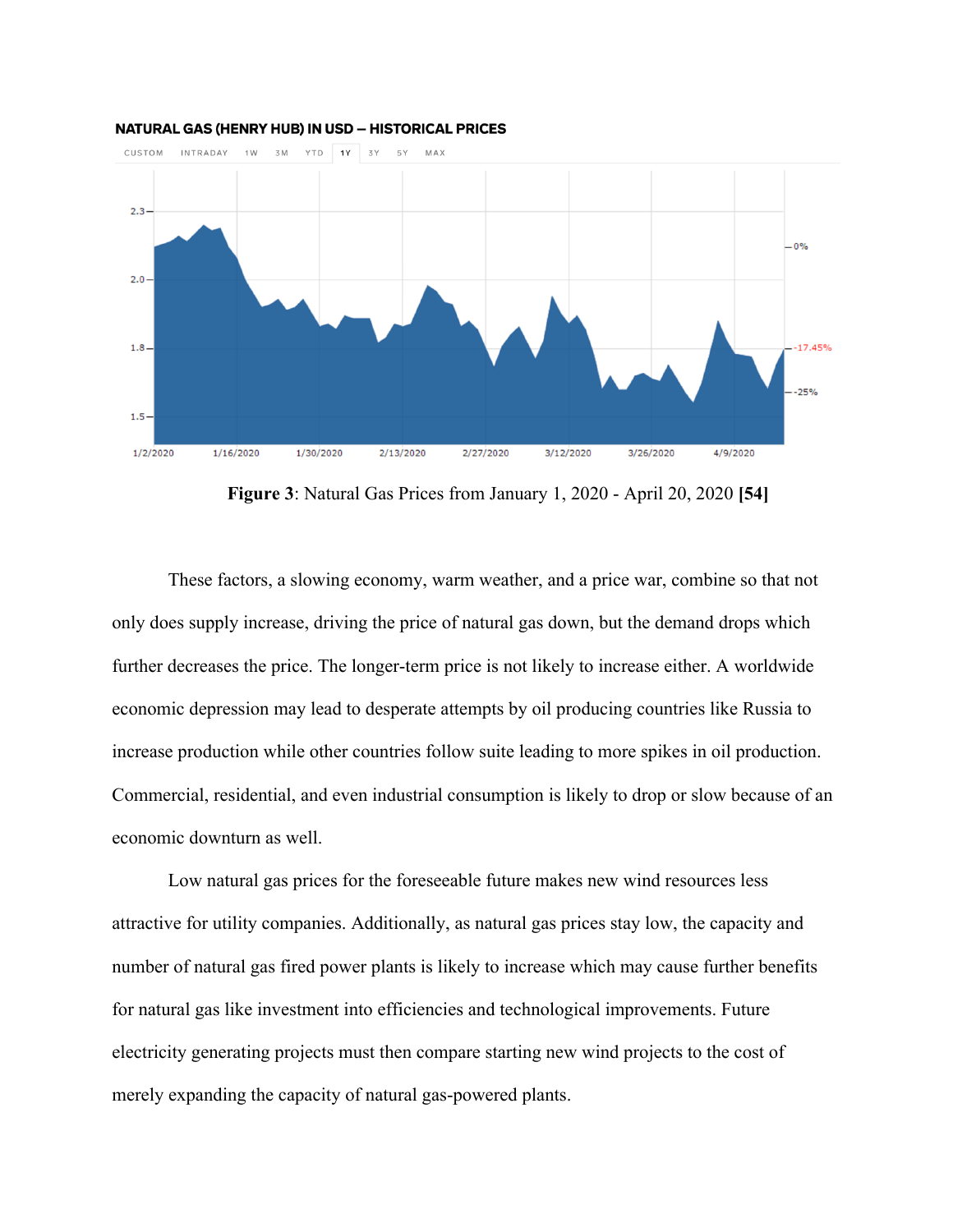While this condition seems to be the case, these projection figures assume a moderate economic growth. The EIA also has separate projections for low economic growth. Because a global pandemic seems likely to cause economic trouble, I combined these two projections into a single post-COVID-19 projection that is seen in **Figure 4**.



**Figure 4**: Electricity Generation by Source 2020-2050 Projection Based on Low Economic Growth and High Oil & Gas Supplies

To obtain this projection, I took the EIA 2020-2050 Reference Case (REF) electricity generation by source and determined the percent of total generation per source per year (TG) **[55]**. I performed the same process for the EIA 2020-2050 Low Economic Growth projections and the EIA 2020-2050 High Oil & Gas Supply projections. I subtracted the Low Economic Growth (LEG) percent of total generation per source per year projections from the Reference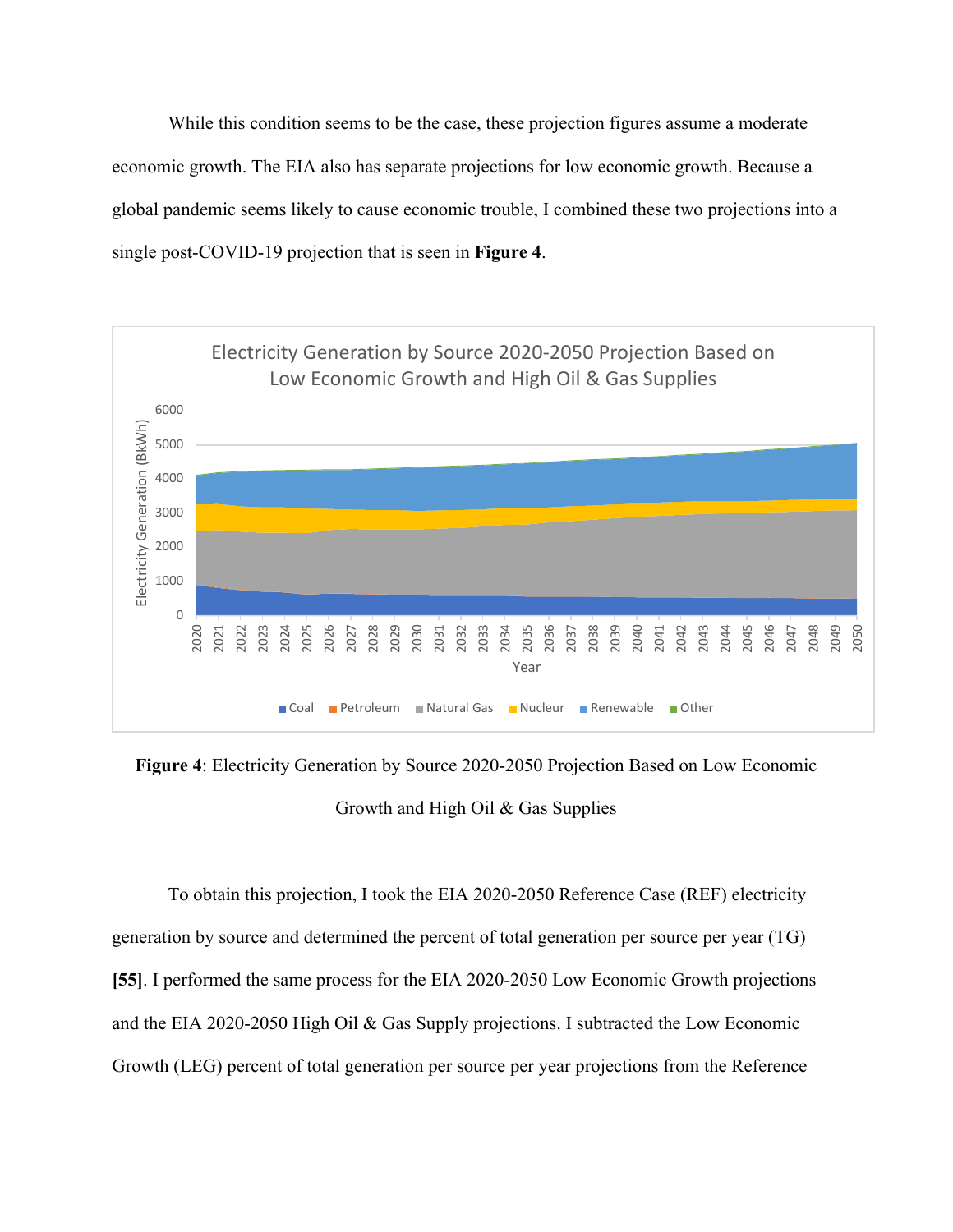Case percent of total generation per source per year projections to obtain what I refer to as the low growth correction factor (LGCF) seen in **Equation 1**.

$$
LGCF = \% \frac{\frac{TG_{REF}}{source}}{year} - \% \frac{\frac{TG_{LEG}}{source}}{year}
$$

**Equation 1**: Low Growth Correction Factor (LGCF)

The LGCF is subtracted from the High Oil & Gas Supply (HSO&G) percent of total generation per source per year projections to obtain a breakdown of the percentage of electricity generated (EG) per source per year with a high supply of oil and gas adjusted for low economic growth, or the Adjusted High Supply (AHS), which can be seen in **Equation 2**.

$$
\% \frac{EG_{AHS}}{year} = \% \frac{TG_{HSO\&G}}{year} - LGCF
$$

**Equation 2**: Percent Electricity Generated per Source per Year with a High Supply of Oil & Gas Adjusted for Low Economic Growth

These values are multiplied by the projected total electricity generated per year for the low economic growth model as show in **Equation 3** to obtain the final projection seen in **Figure 4**.

$$
\frac{EG_{AHS}}{source} = \% \frac{EG_{AHS}}{source} \times \frac{TG_{LEG}}{year}
$$

**Equation 3**: Electricity Generated per Source per Year with a High Supply of Oil & Gas Adjusted for Low Economic Growth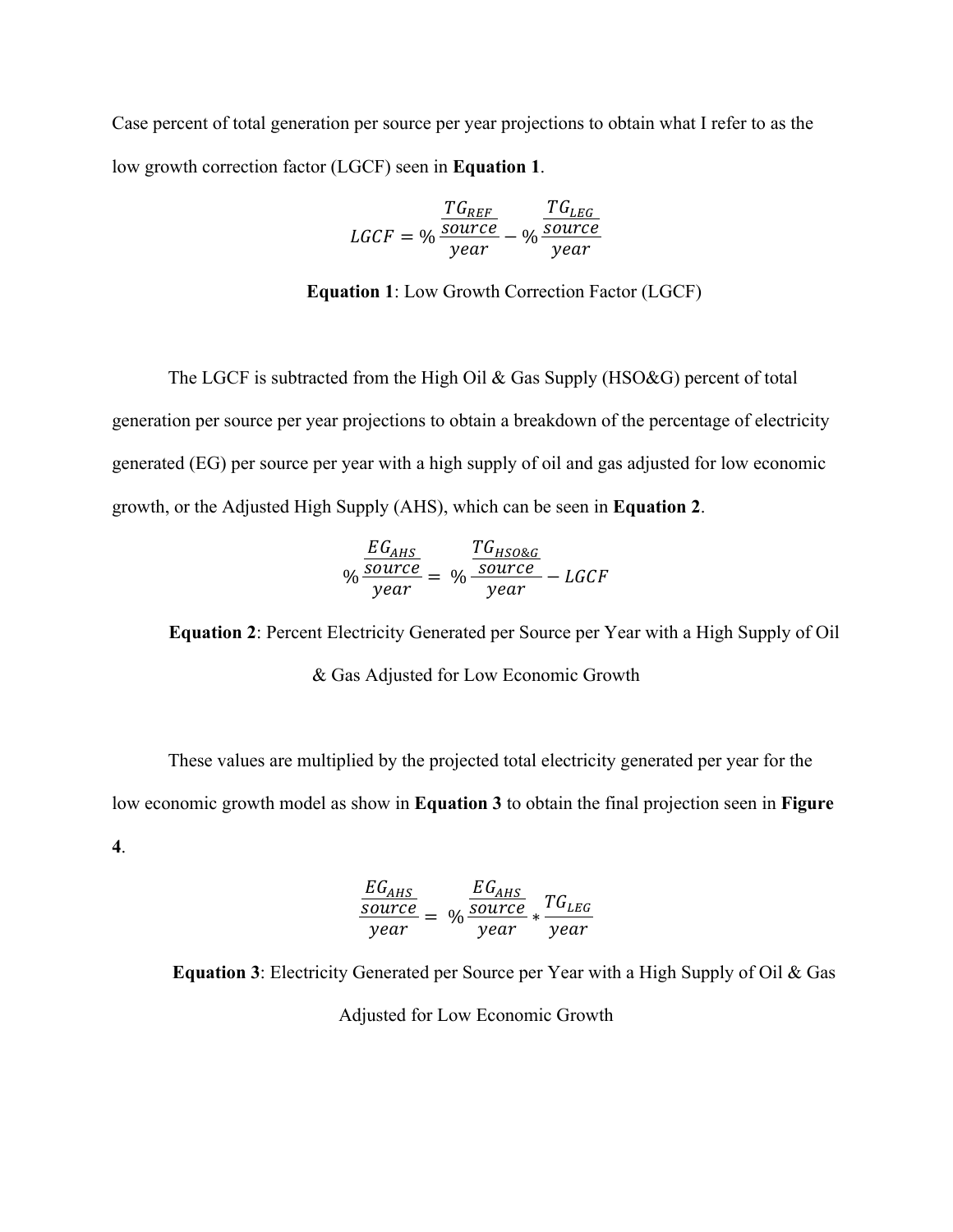**Figure 5** expands this projection by breaking up the projected renewable energy into wind generated and other renewable sources.



**Figure 5**: Electricity Generation by Source 2020-2050 Projection

The EIA 2020-2050 renewable energy electricity generation (REG) projections by source were used to find the projected wind-generated electricity as a percent of renewable energy **[56]**. This was multiplied by the projected renewable energy in **Figure 3** to obtain wind energy projections for 2020-2050 seen in **Equation 4**.

$$
Wind \ Energy \, Projections = \frac{TG_{Wind}}{TG_{REG}} * \frac{EG_{AHS}}{year}
$$

**Equation 4**: Wind Generated Electricity Projections

Other renewable energy generation projections were obtained by subtracting the fraction of wind energy generated per total renewable electricity generated from 1 seen in **Equation 5**.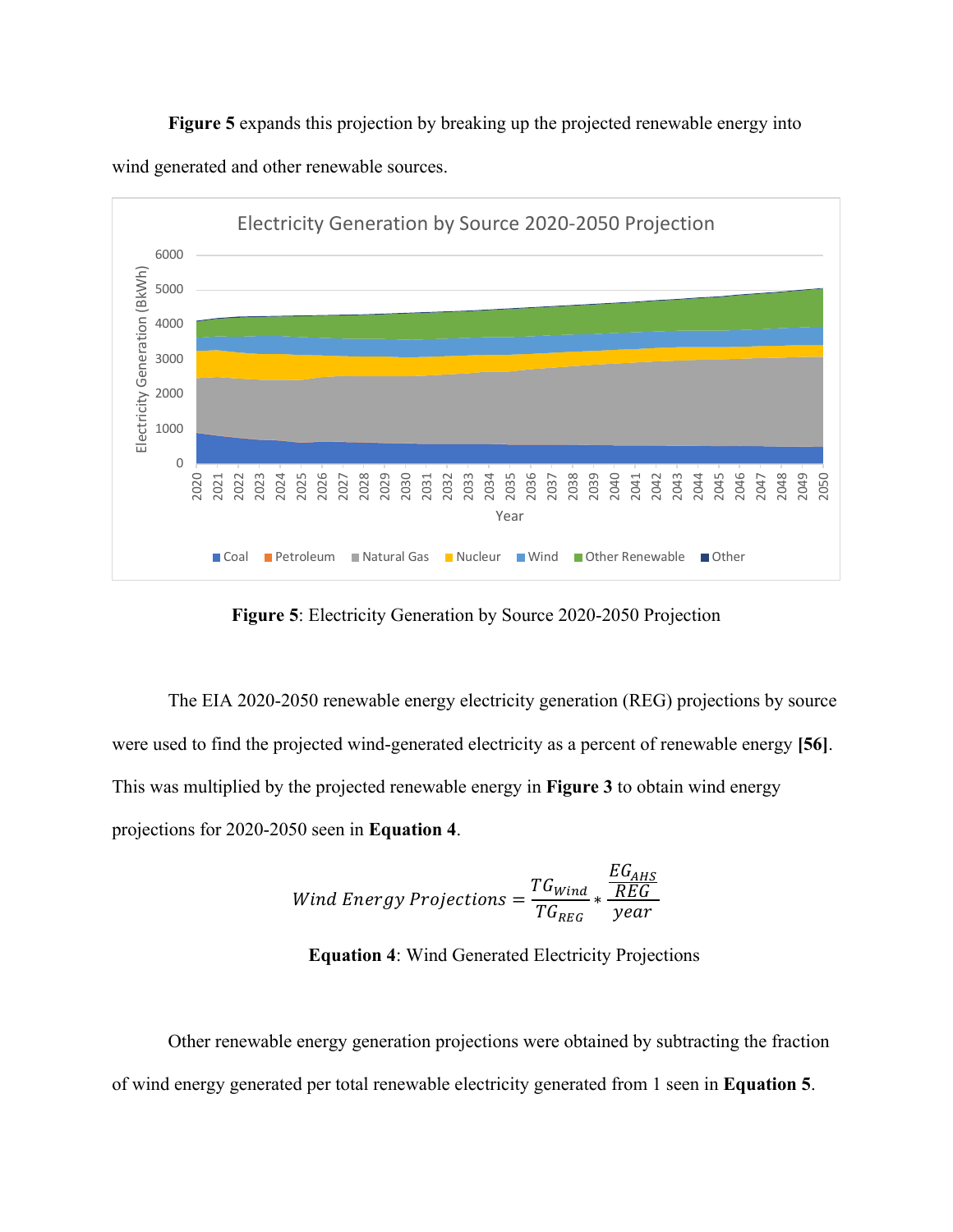Other Renewable Energy Projections = 
$$
\left(1 - \frac{TG_{Wind}}{TG_{REG}}\right) * \frac{EG_{AHS}}{year}
$$

**Equation 5**: Other Renewable Generated Electricity Projections

#### Part 6: Conclusion

Historically, wind-generated electricity has been the largest renewable energy sources in the United States. Wind-rich regions like Oklahoma and Texas have fueled growth and sold that electricity to electric utilities located in wind-poor states like Arkansas in the form of Power Purchase Agreements. Future technologies such as Vertical Axis Wind Turbines, small wind turbines, and Tesla turbines designed to generate electricity from wind show promise in unlocking more expensive wind resources in regions like Northwest Arkansas by mitigating concerns about low wind speeds and noise. However, more factors than just feasibility influence the growth of wind power. Governmental policies such as ending the Production Tax Credit and decreasing cost of solar power threaten wind power's growth. More than these factors is the low price of natural gas for the foreseeable future. With an already low cost of natural gas being exasperated by an oil price war increasing production and a global pandemic decreasing demand, natural gas is expected to stay low in the short and long run. This means further investment in natural gas generated electricity and delays in investment in wind power.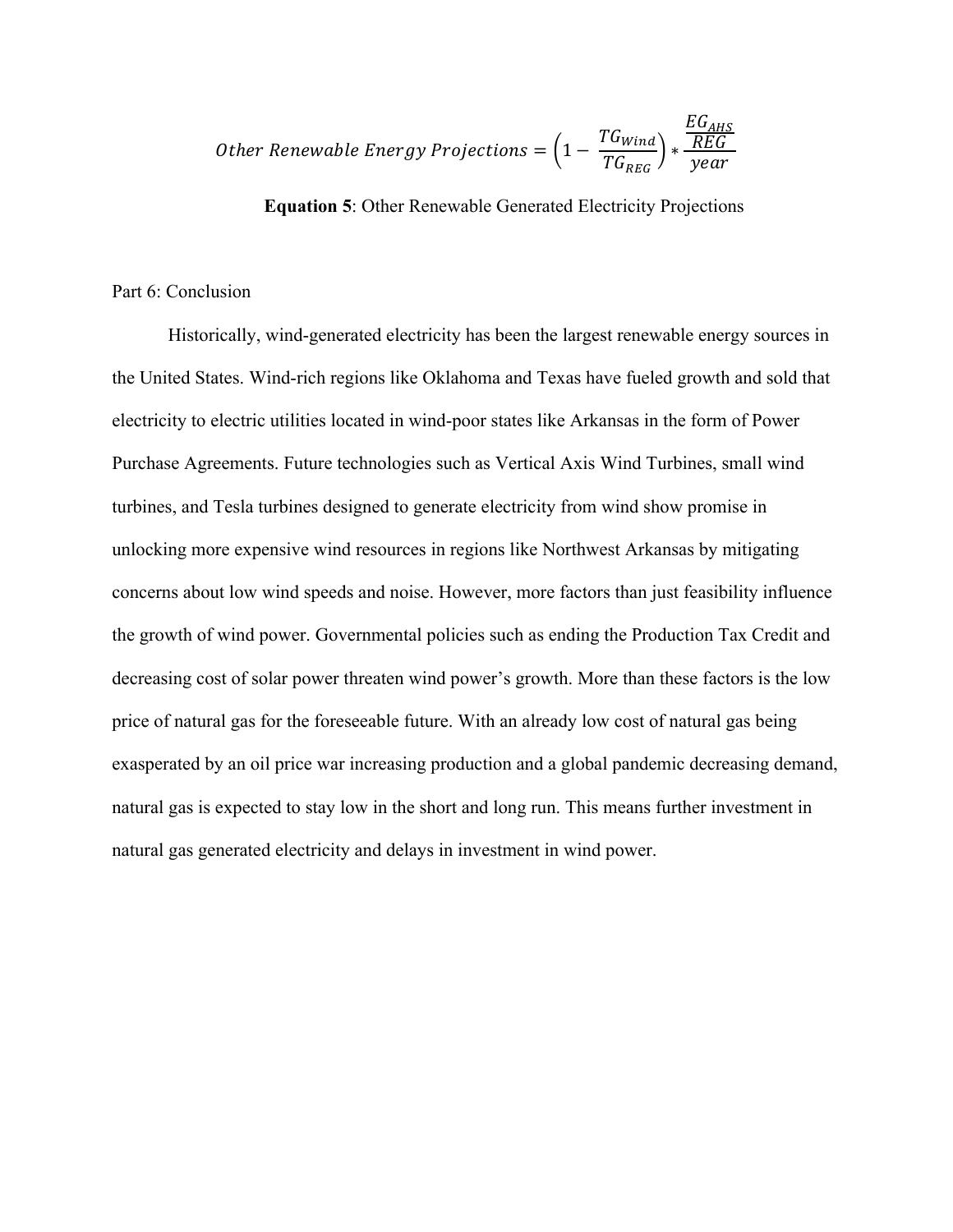#### Bibliography

[1] Price, Trevor J. "James Blyth - Britain's First Modern Wind Power Pioneer." *Wind Engineering*, Sage Journals, 1 May 2005, doi.org/10.1260%2F030952405774354921.

[2] "Chapter 1." *Wind Energy*, by David A. Rivkin and Laurel Silk, Jones & Bartlett Learning, 2013, p. 7.

[3] "The Wind Energy Pioneer - Poul La Cour." *Wind Energy Pictures - Poul La Cour*, Danish Wind Industry Association, xn--drmstrre-64ad.dk/wpcontent/wind/miller/windpower%20web/en/pictures/lacour.htm.

[4] Pasqualetti, Martin, et al. "History of Wind Energy." *Encyclopedia of Energy*, by Cutler J Cleveland et al., Elsevier Academic Press, 2004, pp. 419–433.

[5] Hau, Erich. *Wind Turbines: Fundamentals, Technologies, Application and Economics*. Springer, 2006, pp. 32.

[6] Arrighi, Robert S. "NASA Experimented with Wind Turbines at Plum Brook in the 1970s." *NASA*, NASA, 11 Oct. 2019, www.nasa.gov/feature/glenn/2019/nasa-experimented-with-windturbines-at-plum-brook-in-the-1970s.

[7] Wittry, Jan. "Wind Energy Research Reaps Rewards." *NASA*, NASA, 31 May 2006, www.nasa.gov/vision/earth/technologies/wind\_turbines.html.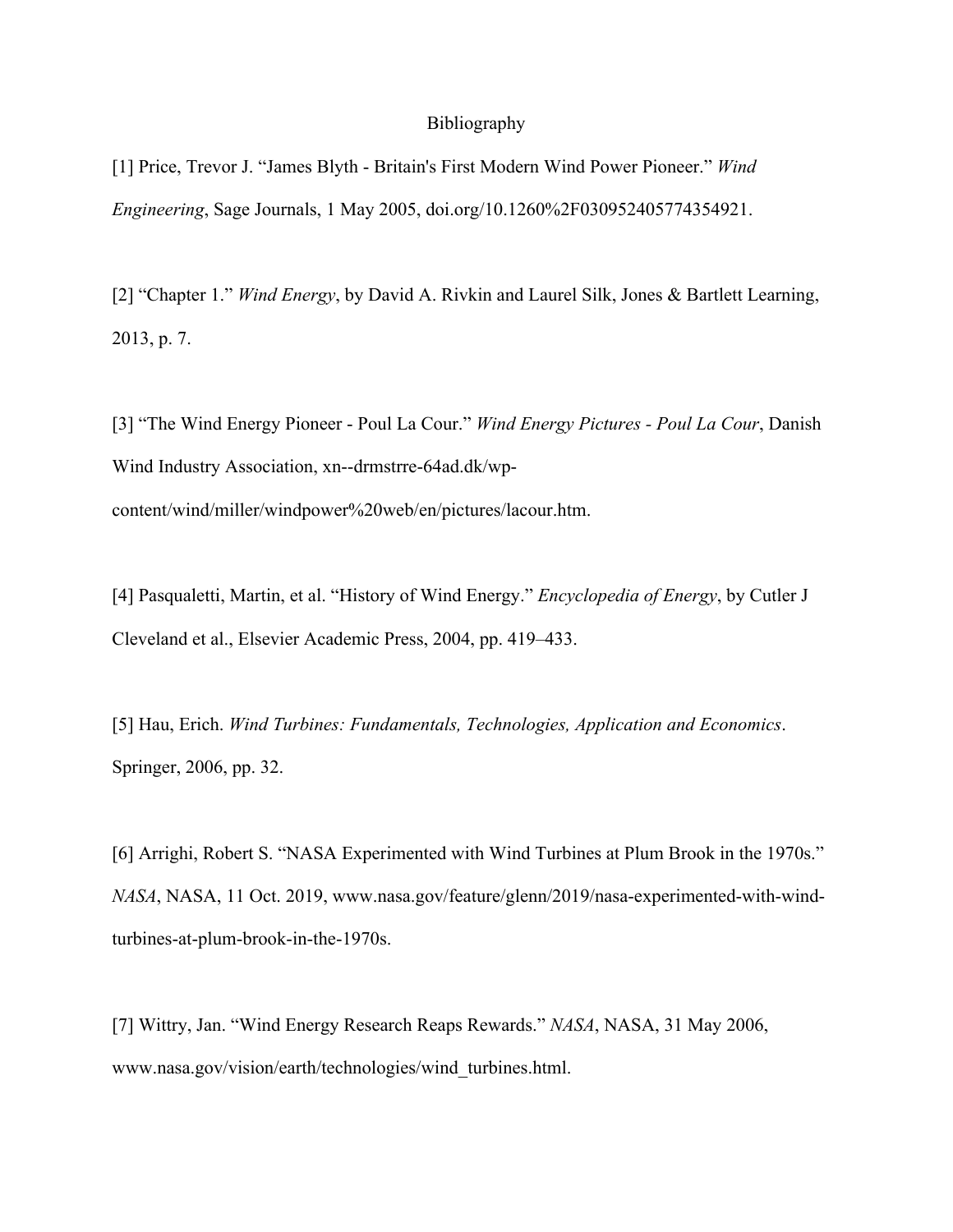[8] Public Utilities Regulatory Policies Act of 1978. Pub. L. 95-617. 92 Stat. 3117. 9 November 1978. *GovInfo.gov.* Web. 29 Jan. 2020.

[9] Silva, Loni, and Jerilyn Sodee. "Qualifying Facilities - What Is a Qualifying Facility?" *FERC*, 19 Sept. 2019, www.ferc.gov/industries/electric/gen-info/qual-fac/what-is.asp.

[10] Solar, Wind, Waste, and Geothermal Power Production Incentives Act of 1990. Pub. L. 101- 575. 104 Stat. 2834. 15 November 1990. *Congress.gov*. Web. 29 Jan. 2020.

[11] Energy Policy Act of 1989. Pub. L. 102-486. 102 Stat. 2776. 24 October 1992. *Congress.gov*. Web. 29 Jan. 2020.

[12] Energy Independence and Security Act of 2007. Pub. L. 110-140. 121 Stat. 1492. 19 December 2007. *Congress.gov*. Web. 29 Jan. 2020.

[13] American Reinvestment and Recovery Act of 2009. Pub. L. 111-5. 123 Stat. 115. 17 February 2009. *Congress.gov*. Web. 29 Jan. 2020

[14] Bowers, Richard. "U.S. Energy Information Administration - EIA - Independent Statistics and Analysis." *Tax Credit Phaseout Encourages More Wind Power Plants to Be Added by End of Year - Today in Energy - U.S. Energy Information Administration (EIA)*, 15 May 2019, www.eia.gov/todayinenergy/detail.php?id=39472.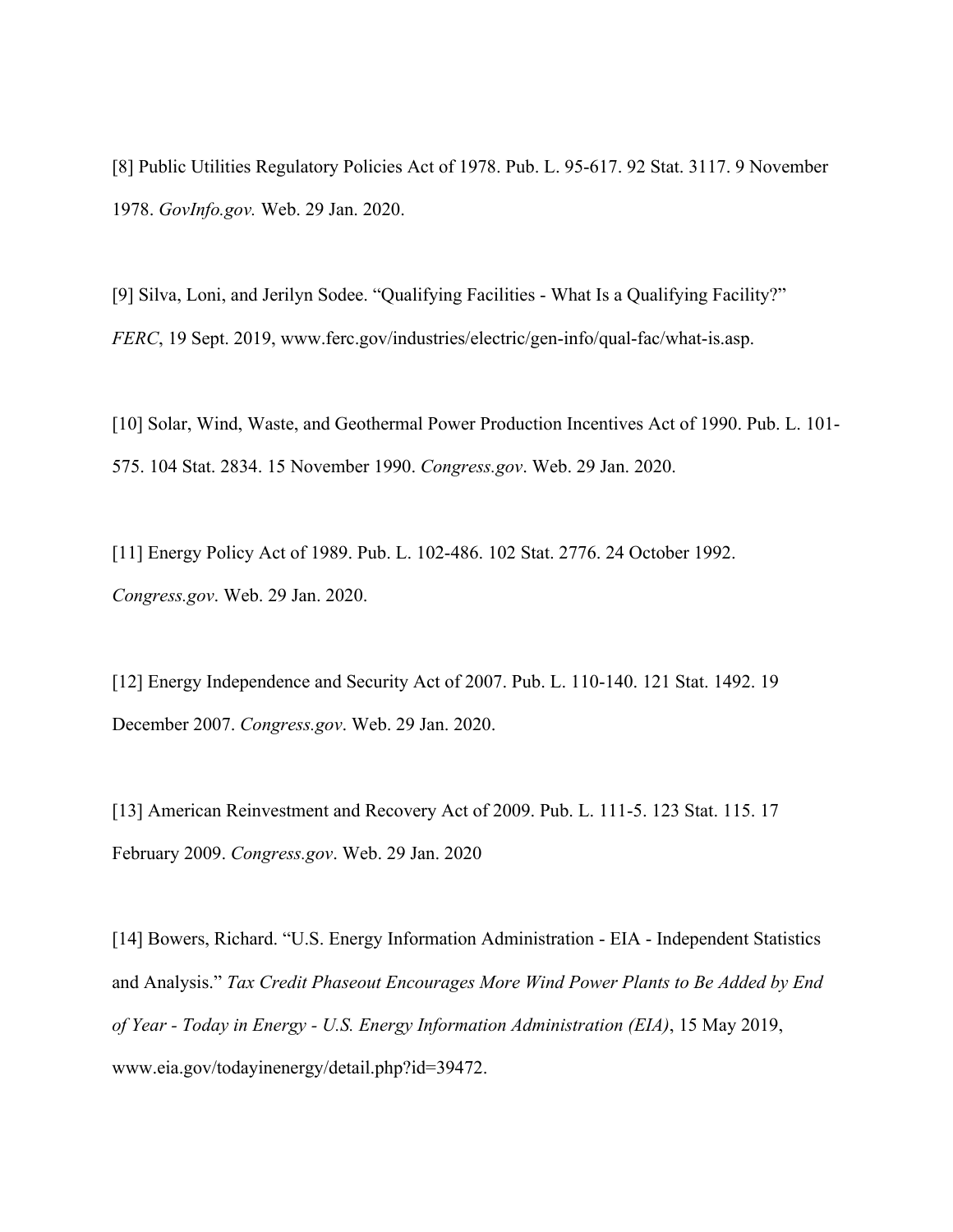[15] Further Consolidated Appropriations Act, 2020. Pub. L. 116-94. 20 December 2019. *Congress.gov*. Web. 29 Jan. 2020.

[16] *Electric Power Annual 2018*. 2019, *Electric Power Annual 2018*, www.eia.gov/electricity/annual/pdf/epa.pdf.

[17] Holtmeyer, Dan. "Lone Turbine in Prairie Grove a Remnant of Arkansas Wind Power." *Arkansas Online*, Arkansas Democrat Gazette, 21 May 2018, www.arkansasonline.com/news/2018/may/21/lone-turbine-in-prairie-grove-a-remnant/.

[18] Wood, Ron. "Two Dragonfly Execs Indicted in Wind Farm Scheme." *Arkansas Online*, Arkansas Democrat Gazette, 18 June 2019, www.arkansasonline.com/news/2019/jun/18/twodragonfly-execs-indicted-in-wind-fa/?news-arkansas.

[19] "AEP CANCEL WIND CATCHER PROJECT; COMPANY REMAINS FOCUSED ON 5- 7 PERCENT EARNINGS GROWTH THROUGH INVESTMENTS TO IMPROVE SERVICE FOR CUSTOMERS." *AEP.com*, AEP, 27 July 2018,

www.aep.com/news/releases/read/1527/AEP-Cancel-Wind-Catcher-Project-Company-remainsfocused-on-57-percent-earnings-growth-through-investments-to-improve-service-for-customers.

[20] "North Central Wind Energy Facilities: SWEPCO & PSO Regulated Wind Investment Opportunity." *AEP.com*, AEP, 15 July 2019,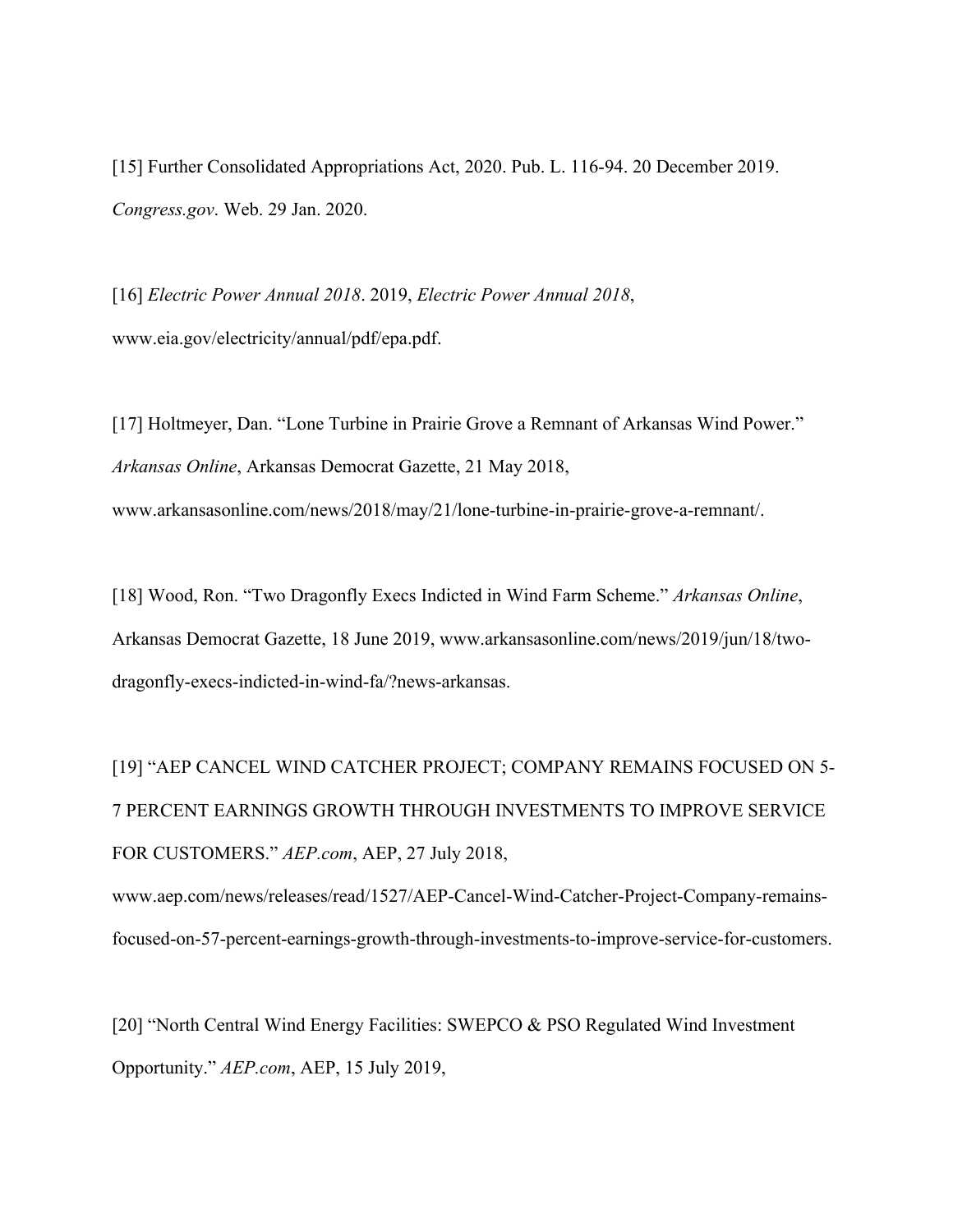www.aep.com/Assets/docs/investors/eventspresentationsandwebcasts/IR\_SWEPCOPSORegulat edWindInvestmentOpportunity\_Final.pdf.

[21] "Frequently Asked Questions: SWEPCO Wind Energy Proposal." *SWEPCO.com/CleanEnergy*, AEP, 28 Aug. 2019, www.swepco.com/global/utilities/lib/docs/info/projects/cleanenergyplan/SWEPCOWindwebsite FAQ-8-28-19.pdf.

[22] Bergey, Mike, et al. "The U.S. Small Wind Turbine Industry Roadmap: A 20-Year Industry Plan for Small Wind Turbine Technology." *National Renewable Energy Labratory*, American Wind Energy Association, June 2002, www.nrel.gov/docs/gen/fy02/31958.pdf.

[23] Casey, Tina. "What's Up With The Micro Wind Turbines? They're Up!" *CleanTechnica*, 22 Sept. 2019, cleantechnica.com/2019/09/19/whats-up-with-micro-wind-turbines-theyre-upcleantechnica-exclusive-interview/.

[24] Winslow, Andrew R., "Urban Wind Generation: Comparing Horizontal and Vertical Axis Wind Turbines at Clark University in Worcester, Massachusetts" (2017). International Development, Community and Environment (IDCE). 127. https://commons.clarku.edu/idce\_masters\_papers/127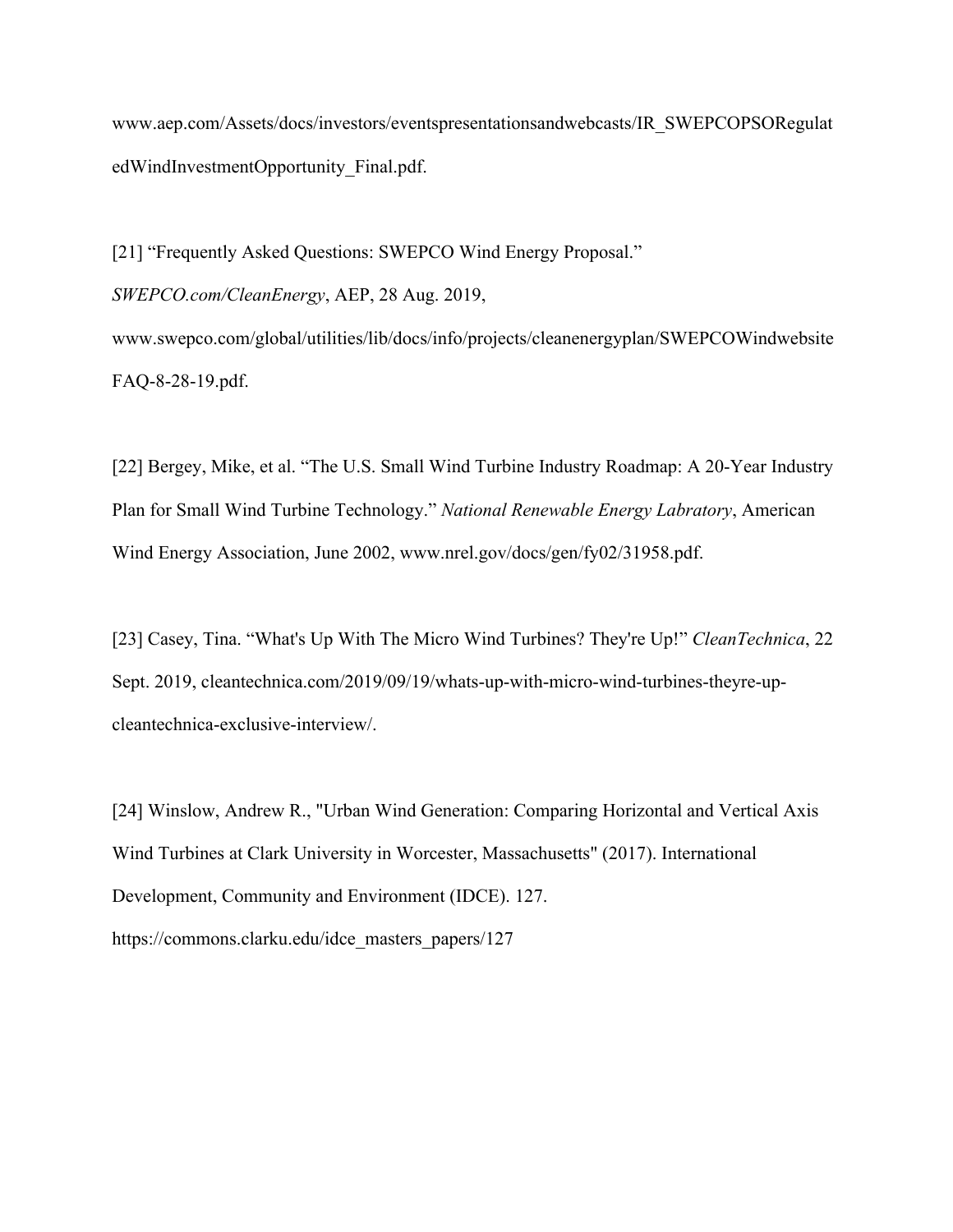[25] Mollerstrom, Erik, et al. "Noise Propagation from a Vertical Axis Wind Turbine." *Australian Acoustical Society*, Halmstad University, Sweden & Uppsala University, Sweden, 2014, www.acoustics.asn.au/conference\_proceedings/INTERNOISE2014/papers/p829.pdf.

[26] Hui I, Cain BE, Dabiri JO. Environmental activism and vertical‐axis wind turbine preferences in California. Wind Energy. 2019;22:1733-1745. https://doi.org/10.1002/we.2399

[27] Dvorak, Paul. "Vertical Axis Wind Turbine Technology Continues to Improve." *Windpower Engineering & Development*, 7 Aug. 2017, www.windpowerengineering.com/vertical-axis-windturbine-technology-continues-improve/.

[28] Fuller, Howard J. *Wind Turbine for Generation of Electric Power*. 13 Apr. 2010.

[29] W. Rice, "Tesla Turbomachinery," in *Handbook of Turbomachinery*, ed. by E. Logan, Jr. and R. Roy (Marcel Dekker, 2003), p. 861.

[30] Nam, Spencer. *The Tesla Turbine*. Stanford University, 14 Dec. 2012, large.stanford.edu/courses/2012/ph240/nam1/.

[31] *Annual Energy Outlook 2020 with Projections to 2050*. 2020, *Annual Energy Outlook 2020 with Projections to 2050*, www.eia.gov/outlooks/aeo/pdf/AEO2020%20Full%20Report.pdf.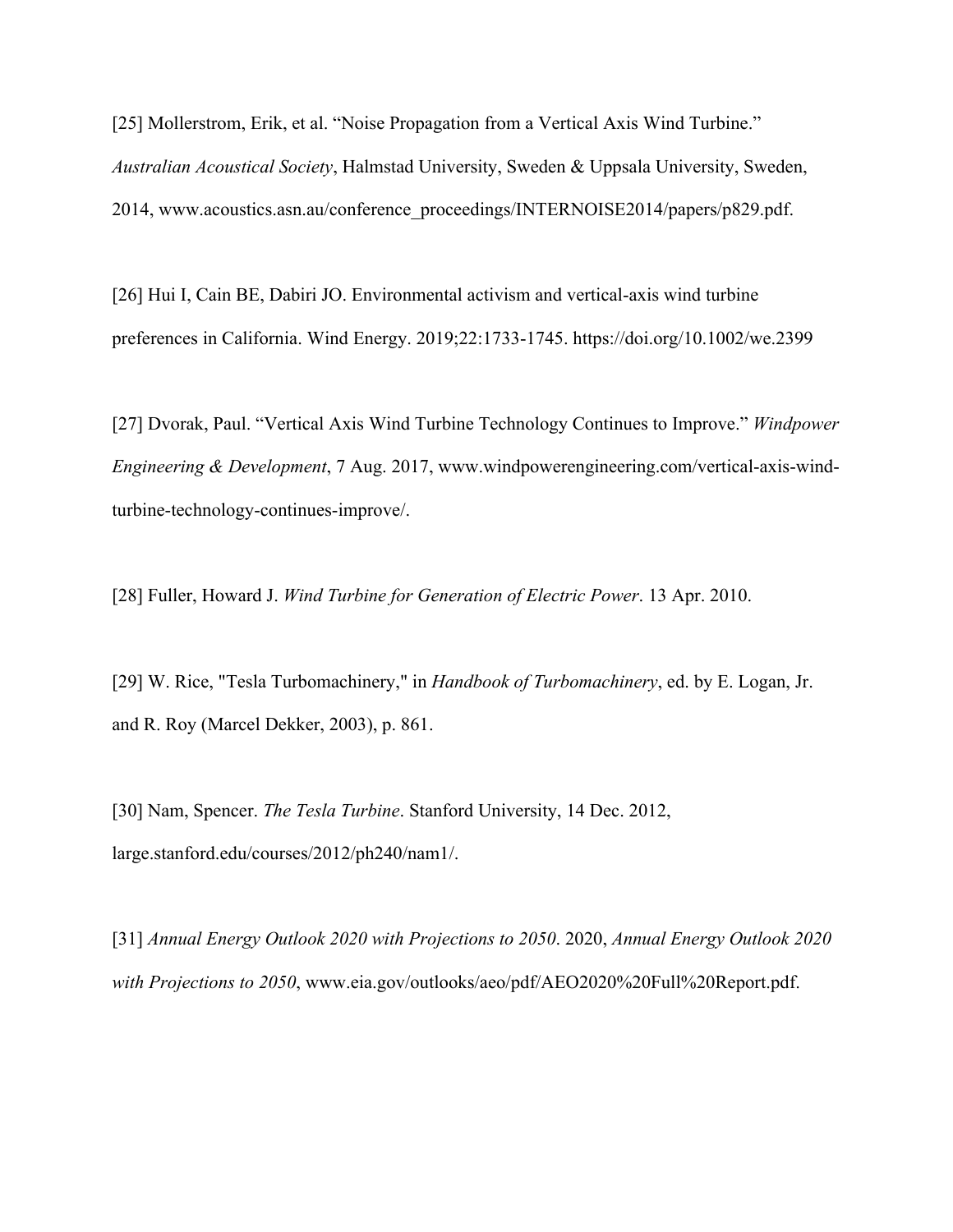[32] DiSavino, Scott. "U.S. Natural Gas Demand Is at a Record - and Prices Keep Dropping." *Reuters*, Thomson Reuters, 8 Aug. 2019, www.reuters.com/article/us-usa-natgas-pricesanalysis/us-natural-gas-demand-is-at-a-record-and-prices-keep-dropping-idUSKCN1UY27V.

[33] Hiller, Jennifer, and Liz Hampton. "U.S. Shale Producers to Tap Brakes in 2020 after Years of Rapid Growth." *Reuters*, Thomson Reuters, 2 Jan. 2020, www.reuters.com/article/us-usashale-outlook/u-s-shale-producers-to-tap-brakes-in-2020-after-years-of-rapid-growthidUSKBN1Z108U.

[34] Bowers, Richard. "U.S. Energy Information Administration - EIA - Independent Statistics and Analysis." *Tax Credit Phaseout Encourages More Wind Power Plants to Be Added by End of Year - Today in Energy - U.S. Energy Information Administration (EIA)*, 15 May 2019, www.eia.gov/todayinenergy/detail.php?id=39472.

[35] "AWEA Statement on the Extension of the Production Tax Credit." *AWEA.org*, AWEA, 23 Dec. 2019, www.awea.org/resources/news/2019/awea-statement-on-extension-of-theproduction-tax.

[36] "AWEA and Alliance for Clean Energy New York Urge Governor Cuomo to Support Carbon Pricing as Model for the Nation." *AWEA.org*, AWEA, 18 Dec. 2019, www.awea.org/resources/news/2019/awea-and-alliance-for-clean-energy-new-york-urge-g.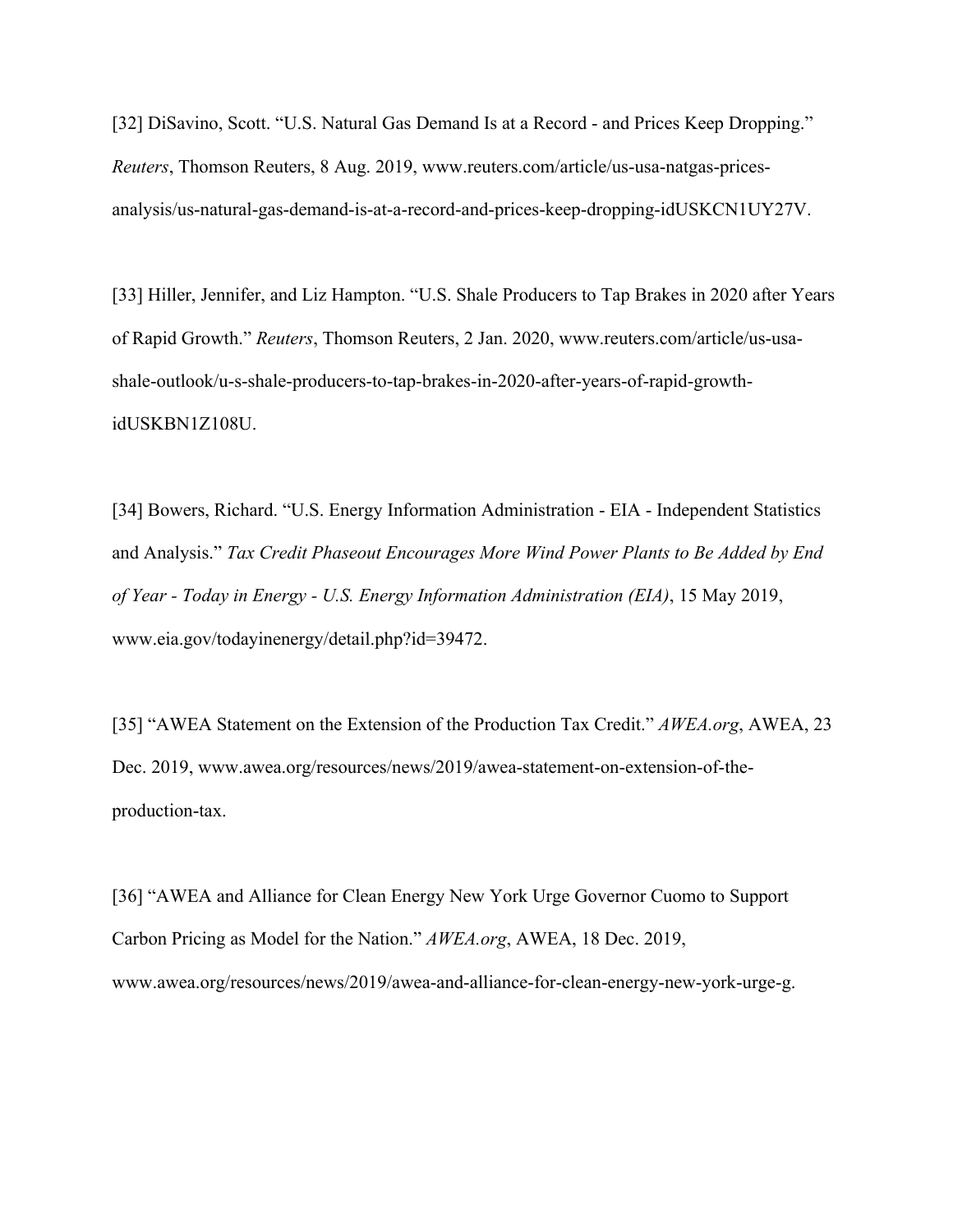[37] "IPPTF Carbon Pricing Proposal." *NYISO.com*, NYISO, 7 Dec. 2018, www.nyiso.com/documents/20142/3911819/Carbon-Pricing-Proposal%20December%202018.pdf/72fe5180-ef24-f700-87e5-fb6f300fb82c.

[38] Texas (State). 75th Leg., R.S., ch. 166, § 1. Public Utility Regulatory Act. 1 September 2007. *Puc.Texas.gov*. Web. 29 Jan. 2020. https://www.puc.texas.gov/agency/rulesnlaws/statutes/Pura17.pdf

[39] "Glossary - U.S. Energy Information Administration (EIA)." *Glossary - U.S. Energy Information Administration (EIA)*, EIA, www.eia.gov/tools/glossary/index.php?id=I.

[40] "Lazard's Levelized Cost of Energy Analysis - Version 11.0." *Lazard.com*, Lazard, Nov. 2017, www.lazard.com/media/450337/lazard-levelized-cost-of-energy-version-110.pdf.

[41] "Solar Array Project." *Fayetteville, AR - Official Website*, City of Fayetteville Arkansas, 20 Nov. 2018, www.fayetteville-ar.gov/3536/Solar-Array-Project.

[42] United States, Congress, U.S. Energy Information Administration. "Levelized Cost and Levelized Avoided Cost of New Generation Resources in the Annual Energy Outlook 2020." *Levelized Cost and Levelized Avoided Cost of New Generation Resources in the Annual Energy Outlook 2020*, U.S. Energy Information Administration, 2020, pp. 1–22.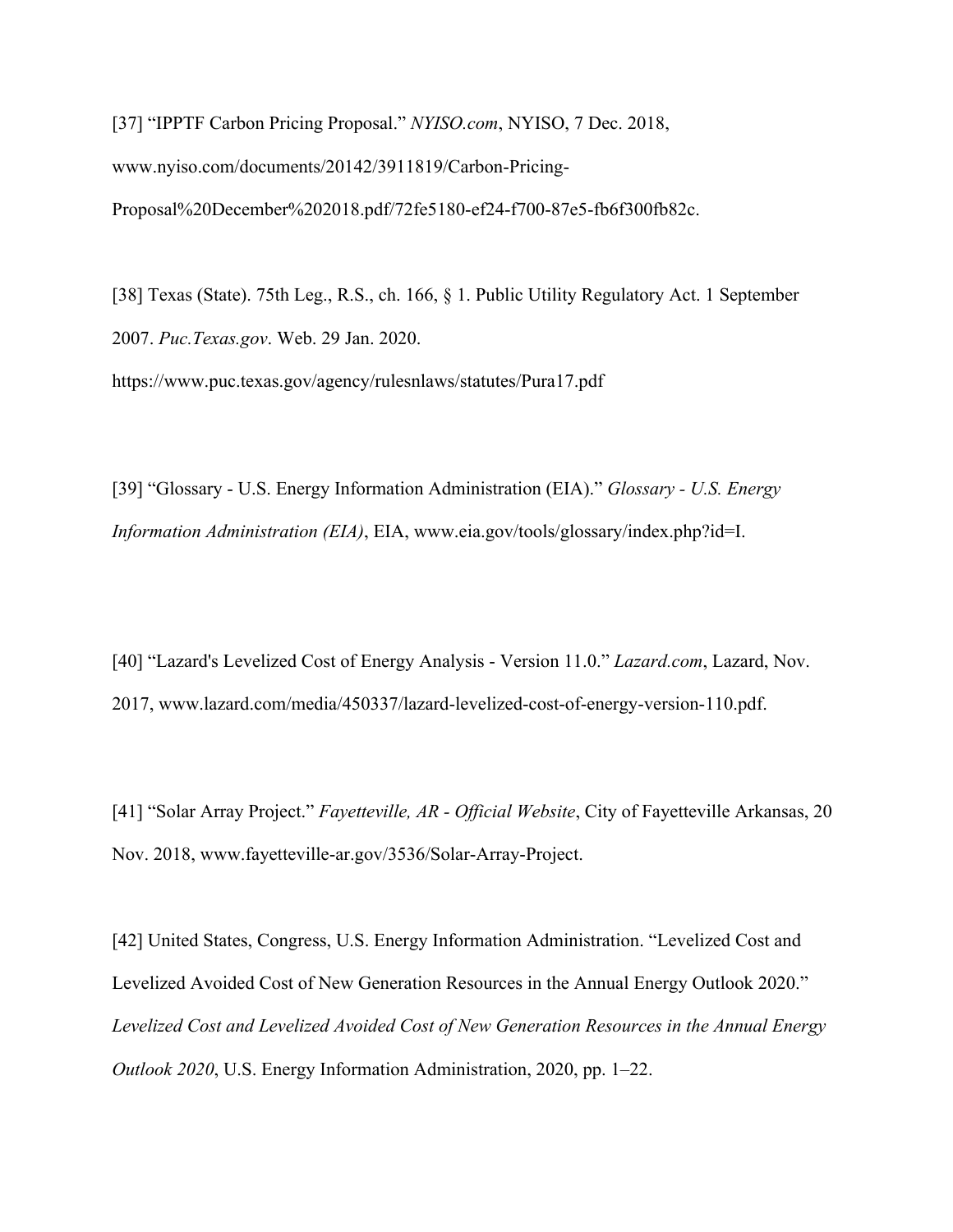[43] Center for Sustainable Systems, University of Michigan. 2019. "Wind Energy Factsheet." Pub. No. CSS07-09.

[44] Holtmeyer, Dan. "Lone Turbine in Prairie Grove a Remnant of Arkansas Wind Power." *Arkansas Online*, Arkansas Democrat Gazette, 21 May 2018, www.arkansasonline.com/news/2018/may/21/lone-turbine-in-prairie-grove-a-remnant/.

[45] "Origin." *Tradewind Energy*, Tradewind Energy, tradewindenergy.com/project/origin/.

[46] "Flat Ridge 2 Wind Farm - Power Technology: Energy News and Market Analysis." *Power Technology | Energy News and Market Analysis*, Power Technology, www.powertechnology.com/projects/flat-ridge-2-wind-farm/).

[47] "Wildhorse Mountain Wind Facility." *Southern Company*, Southern Power, May 2018, www.southerncompany.com/content/dam/southerncompany/pdf/southernpower/Wildhorse\_Wind\_Facility\_factsheet.pdf.

[48] "Corporate and Municipal Buyers." *AWEA*, AWEA, www.awea.org/policy-andissues/corporate-and-municipal-buyers.

[49] Mayes, Fred. "U.S. Energy Information Administration - EIA - Independent Statistics and Analysis." *Wind Generation Seasonal Patterns Vary across the United States - Today in Energy*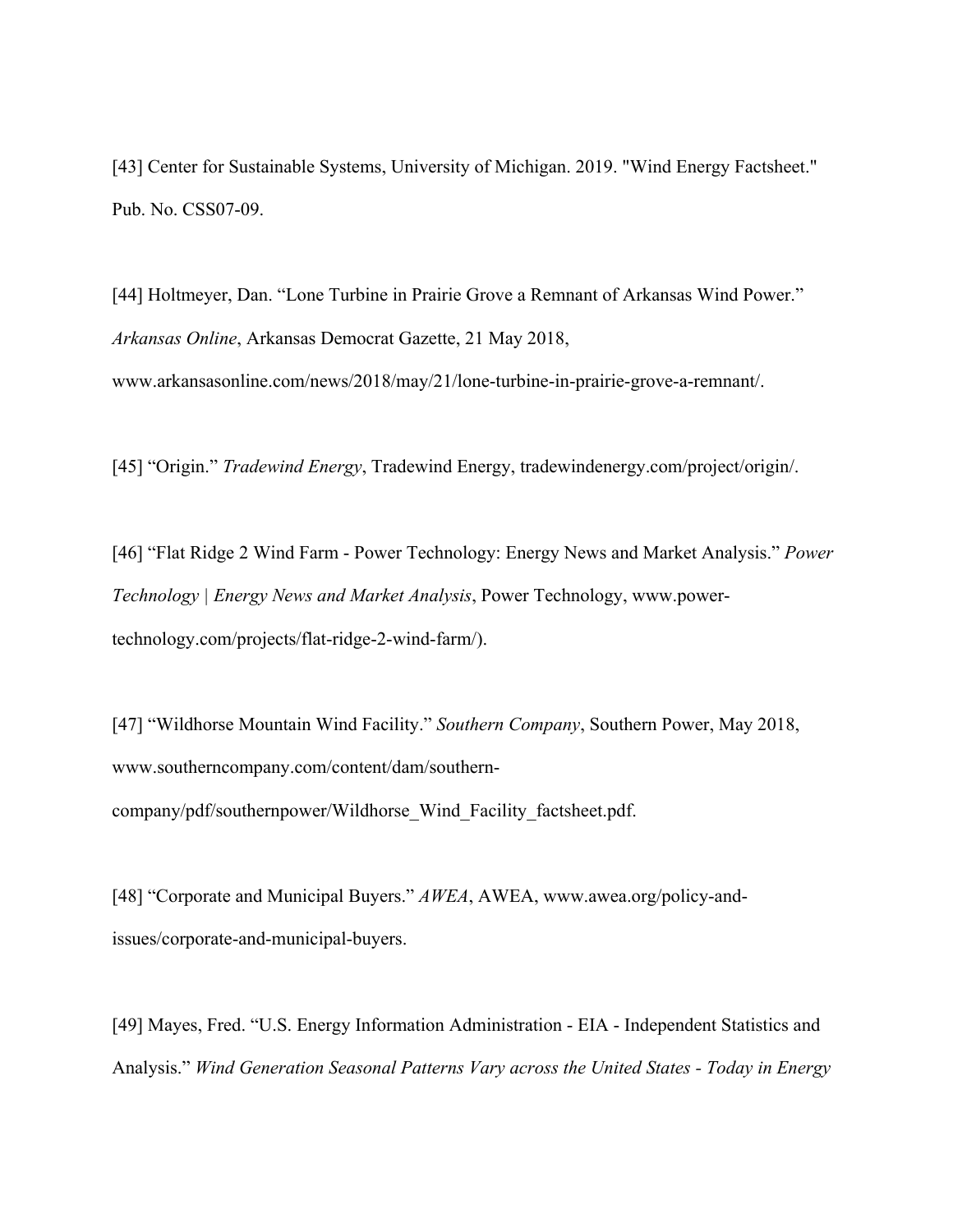*- U.S. Energy Information Administration (EIA)*, EIA, 25 Feb. 2015, www.eia.gov/todayinenergy/detail.php?id=20112.

[50] Wan, Yih-huei. *Summary Report of Wind Farm Data*. National Renewable Energy Laboratory, 2008, *Summary Report of Wind Farm Data*, www.nrel.gov/docs/fy09osti/44348.pdf.

[51] France-Presse, Agence. "IEA Sees Record 2020 Oil Demand Fall Due to Coronavirus." *MarketWatch*, MarketWatch, 15 Apr. 2020, www.marketwatch.com/story/iea-sees-record-2020 oil-demand-fall-due-to-coronavirus-2020-04-15?mod=article\_inline.

[52] United States, Congress, U.S. Energy Information Administration. "Short-Term Energy Outlook (STEO)." *Short-Term Energy Outlook (STEO)*, U.S. Energy Information Administration, 2020, pp. 1–63.

[53] Duffy, Clare, and Jill Disis. "OPEC+ Reaches Deal to Cut Oil Production by 9.7 Million Barrels per Day." *CNN*, Cable News Network, 13 Apr. 2020, www.cnn.com/2020/04/12/energy/opec-deal-production-cut/index.html.

[54] "Natural Gas History | Markets Insider." *Markets Insider*, Business Insider, 20 Apr. 2020, markets.businessinsider.com/commodities/historical-prices/natural-gasprice/usd/1.1.2020\_20.4.2020.